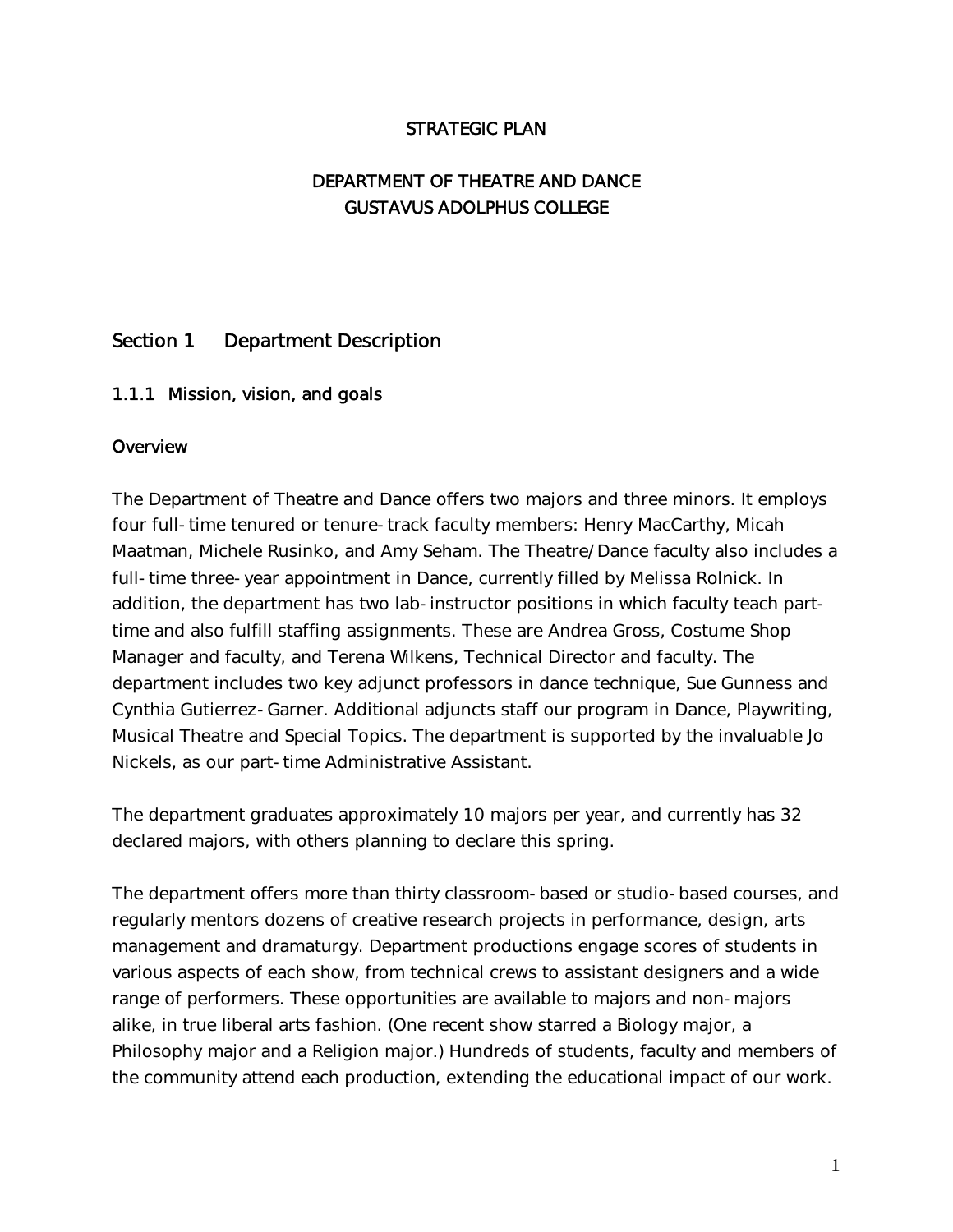In our recent revision of the mission and curriculum of our programs, the Department of Theatre and Dance has strengthened its commitment to social justice, civic engagement, leadership and service, reflecting the mission of the college. We continue our insistence on excellence in all aspects of study and performance and we value our role within the liberal arts, interdisciplinary context. In the coming years, the department seeks to collaborate with colleagues and community to give voice, body and life to the struggle for social justice.

#### **Mission**

The Department of Theatre and Dance involves students in creative inquiry, embodied knowledges, inventive collaboration and skillful expression of ideas in order to prepare them for lives of leadership, service, and excellence in the arts, culture and business of the future. We teach that performance is a vital means of working for social justice and personal transformation, mentoring students in explorations of the many ways theatre and dance artists interpret and affect society. Students and faculty collaborate on creative research projects designed to raise awareness, create community, foster selfexpression, challenge stereotypes, evoke compassion, and represent diverse perspectives. Through teaching and advising we foster excellence in all aspects of theatre and dance, preparing students for professions in the arts. We mentor students in the development and articulation of their own sense of vocation, purpose and creative vision for life and art beyond college.

The Department of Theatre and Dance presents Gustavus audiences with dynamic, innovative, high quality productions. We seek maximum engagement with the life of the college and choose our seasons with regard to faculty needs, student concerns and campus initiatives. In keeping with our commitment to service learning and public outreach, the Department is also dedicated to providing a resource for the expression of broader concerns, histories, and story-telling from local and state-wide communities.

#### Vision

We see ourselves educating students in mind, body, and spirit, pursuing the lifetransforming potential of embodied learning in studio classes and in courses in history, theory, and literature. We encourage majors and non-majors to develop their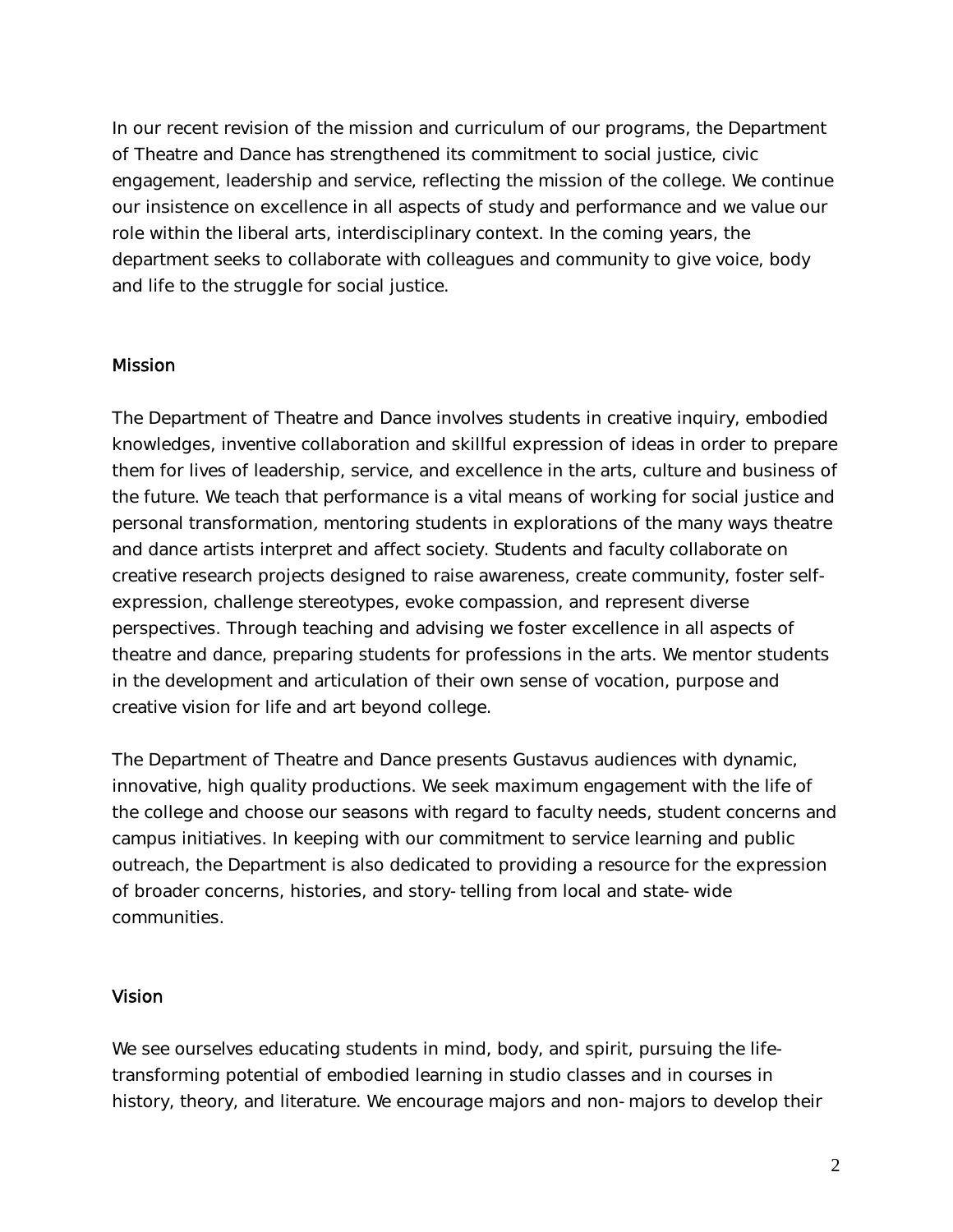identities as artist-thinkers. We see ourselves as crucial "trainers" helping all students to develop the muscles of imagination, creativity and communication necessary for productive lives of leadership and service.

We envision an expanded program of performance for social justice that builds on current courses (such as Creating Social Justice Theatre) in both theatre and dance and additional projects in the community (such as our work with St. Peter High School and the Center for Holocaust and Genocide Studies). We are working to perfect a distinctive curriculum in social justice performance that includes studio training, scholarship and mentored independent work. We see ourselves continuing to strengthen the connection between the department, the Diversity Center, Service Learning, and the student-led social justice theatre troupe, I Am We Are, providing additional training and guidance for their work. We see great potential for community outreach and student recruitment through our performance for social justice emphasis.

We embrace the unique role of theatre and dance within a liberal arts setting. We see ourselves playing an integral role in campus-wide initiatives, supporting curricular goals across disciplines, and collaborating with students and faculty from many departments and programs. We envision increased involvement and visibility of theatre/dance in the community. We see ourselves collaborating enthusiastically with many colleagues and communities throughout the year.

We envision a theatre/dance curriculum that articulates a clear progression from beginning through advanced work in performance, theory and design. We envision a curriculum that serves general education and also provides adequate depth and breadth in several areas of study for majors. We see ourselves with adequate time and resources to continue working closely and intensively with classes and individual students in creative research. We envision having resources to build our programming in global performance, study abroad and internships.

We believe in preparing majors for graduate schools and professional careers, readying them to excel in professional dance and theatre companies, Broadway shows, arts management, design and technology and the creation of independent performing groups. At the same time, we envision a course of study and experience that prepares students to become the creative, compassionate and self-confident leaders of tomorrow. We promote the value of theatre/dance experience in a larger context that includes ministry, education, law, politics, public relations, psychology, physical therapy, business, community organizing, social activism and more.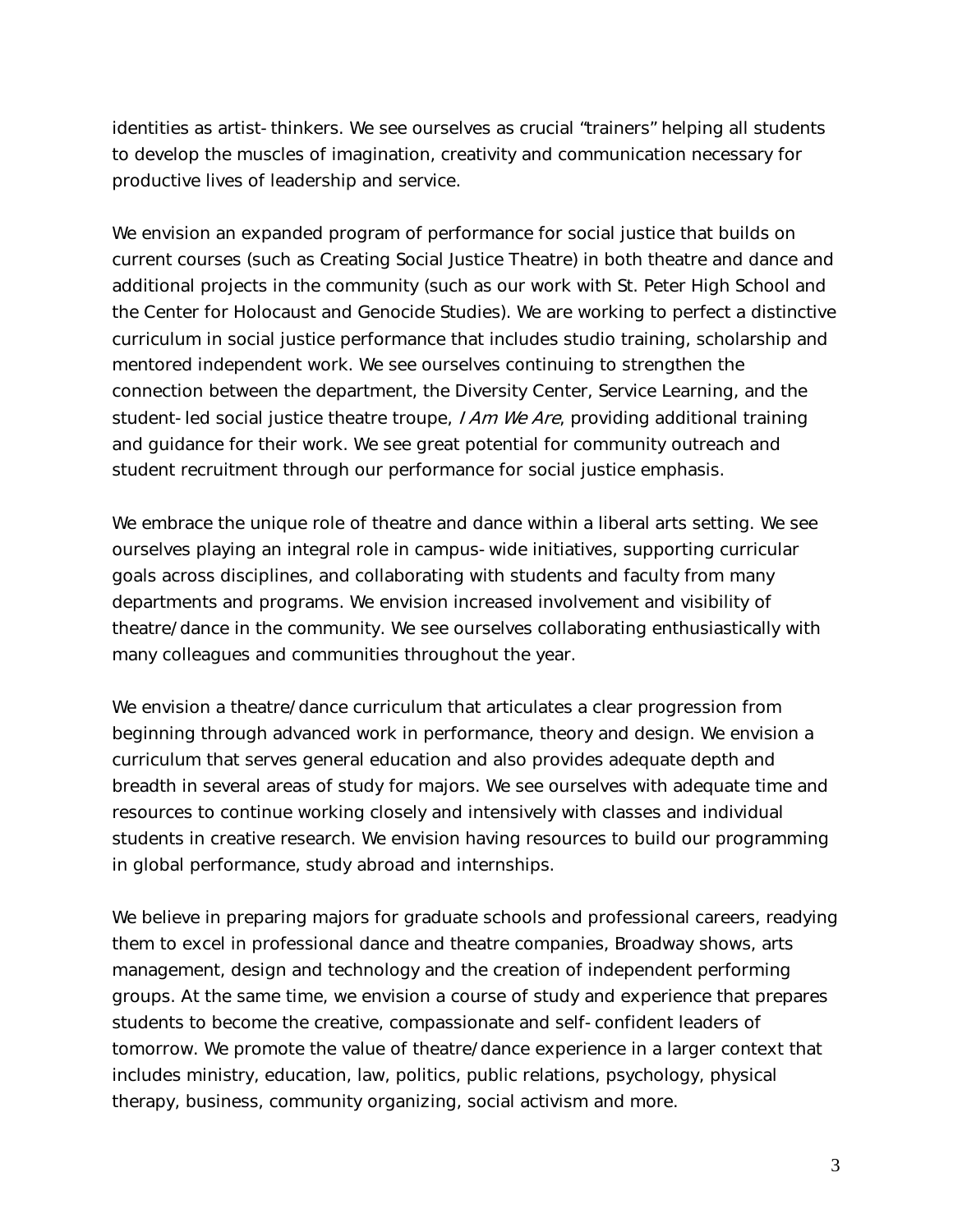We see ourselves building on the excellence of our Dance major, and serving both majors and general education students with a strong faculty presence. We envision expanding the role of Dance in our social justice programming. We see a second fulltime tenure track position in Dance, and an ongoing commitment to crucial adjuncts and guest artists needed for dance students to flourish

We see ourselves with space and technology adequate to support creative work by faculty and students without the constant need to compete over limited resources. We envision having adequate space and technology to nurture independent creative research in performance and design by students.

We envision ourselves as a statewide resource for high quality, educational, thoughtprovoking theatre and dance. We envision Anderson Theatre filled to capacity at every performance with students, colleagues, and members of the broader community. We work to make vital, live performances increasingly meaningful, relevant and engaging for today's generation.

# **GOALS**

Through a number of intensive meetings with new and experienced theatre/dance faculty and staff, we have articulated the following 12 significant goals as the means of accomplishing our vision.

1. To promote performance as a means of working for social justice and personal transformation while maintaining high standards of technical and creative excellence. To be a consistent vehicle through which the campus community can engage with specific social justice issues in positive, creative ways. To create a nationally recognized center for the study of social justice performance. To develop a reputation as a desired destination for high school students interested in social justice-focused theatre and dance. To make students, parents, and the community aware that the lasting value of this work includes vital preparation for leadership in the future.

2. To enhance our ability to foreground pedagogy and process while sustaining high expectations for excellence in creative inquiry and production. To nurture excellence in the classroom and on the stage. To adjust our revised curricula in theatre and dance to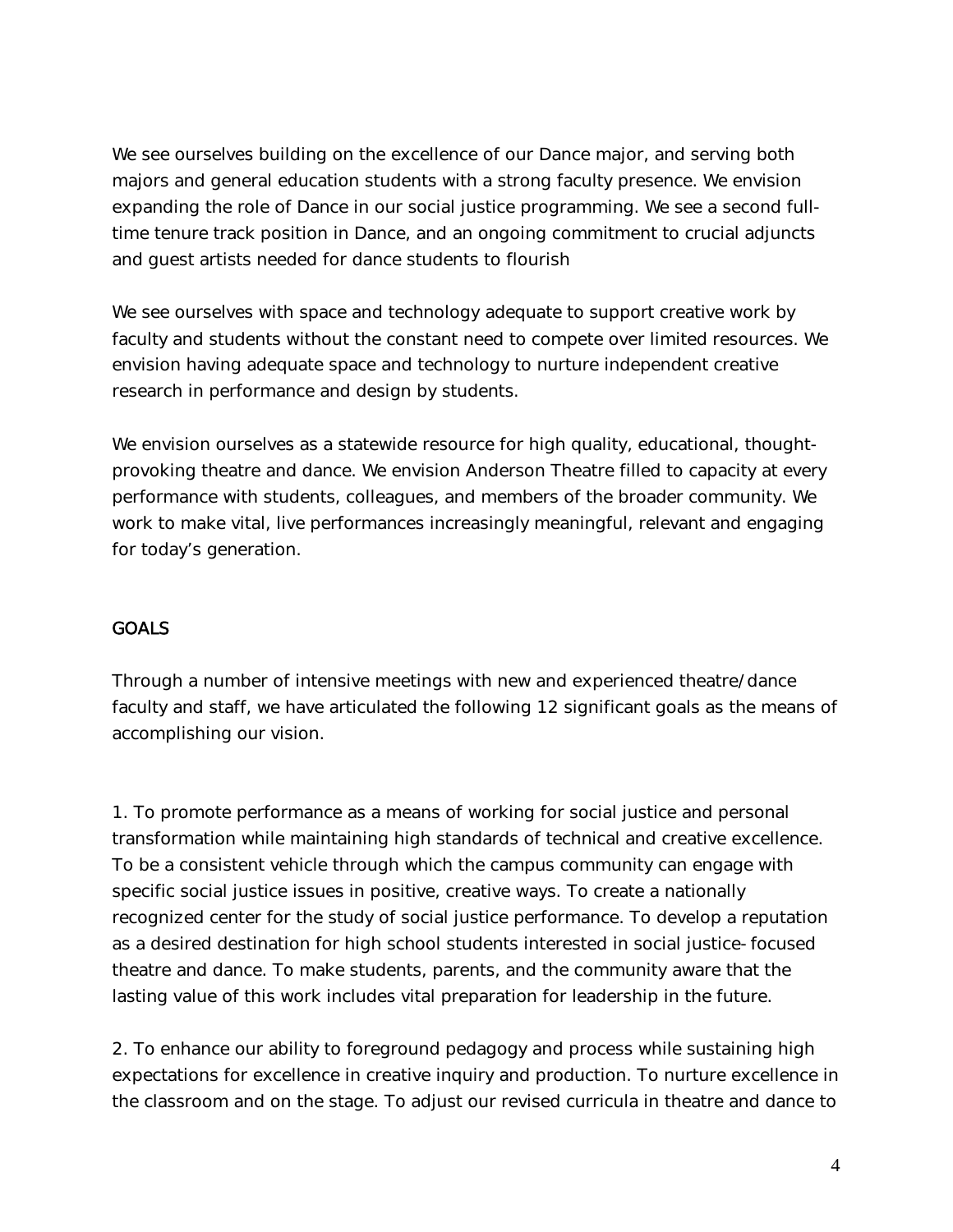work smoothly and productively for students. To develop existing and new courses to further enhance our distinctive mission.

3. To provide strong leadership for the growing Dance major and develop an ongoing program of community outreach and social justice performance in Dance.

4. To provide studio, performance and classroom facilities appropriate to the high level of instruction and the prestige of the program and the college. To offer state-of-the art, multifaceted and flexible learning environments for our students, encouraging a holistic approach to the creative process. To be an educational and artistic resource for campus, city and statewide communities. To achieve full accreditation by NAST (National Association of Schools of Theatre) and NASD (National Association of Schools of Dance), national organizations that represent quality and prestige in our disciplines.

5. To increase students' employability and expressive, creative potential by providing them with current digital technology and equipment for design and multi-media performance. To enhance and strengthen our engagement with technology in coursework and production. To increase our Web presence. To create an archive of digitally recorded videos of Gustavus Theatre and Dance productions crucial for successful grant applications, student recruitment, marketing, dance reconstructions, classroom teaching and faculty development.

6. To mentor student "artist-thinkers" through challenging coursework and creative collaborations with faculty. To facilitate independent creative research and artistic work and support students' ability to present that work on campus, and at conferences, festivals and other venues. Provide funding to support student scholarship and creativity.

7. To pursue excellence with balance in the Theatre/Dance production season by managing the limited resources in space, money, time and skilled labor available without either sacrificing production values or exhausting faculty and staff.

8. To strengthen the department's engagement with international education and global perspectives. To provide opportunities (courses, artist residencies) for theatre and dance students to experience a broader range of cultural expression, especially in Asian or African performance. To further develop travel/international courses and faculty research.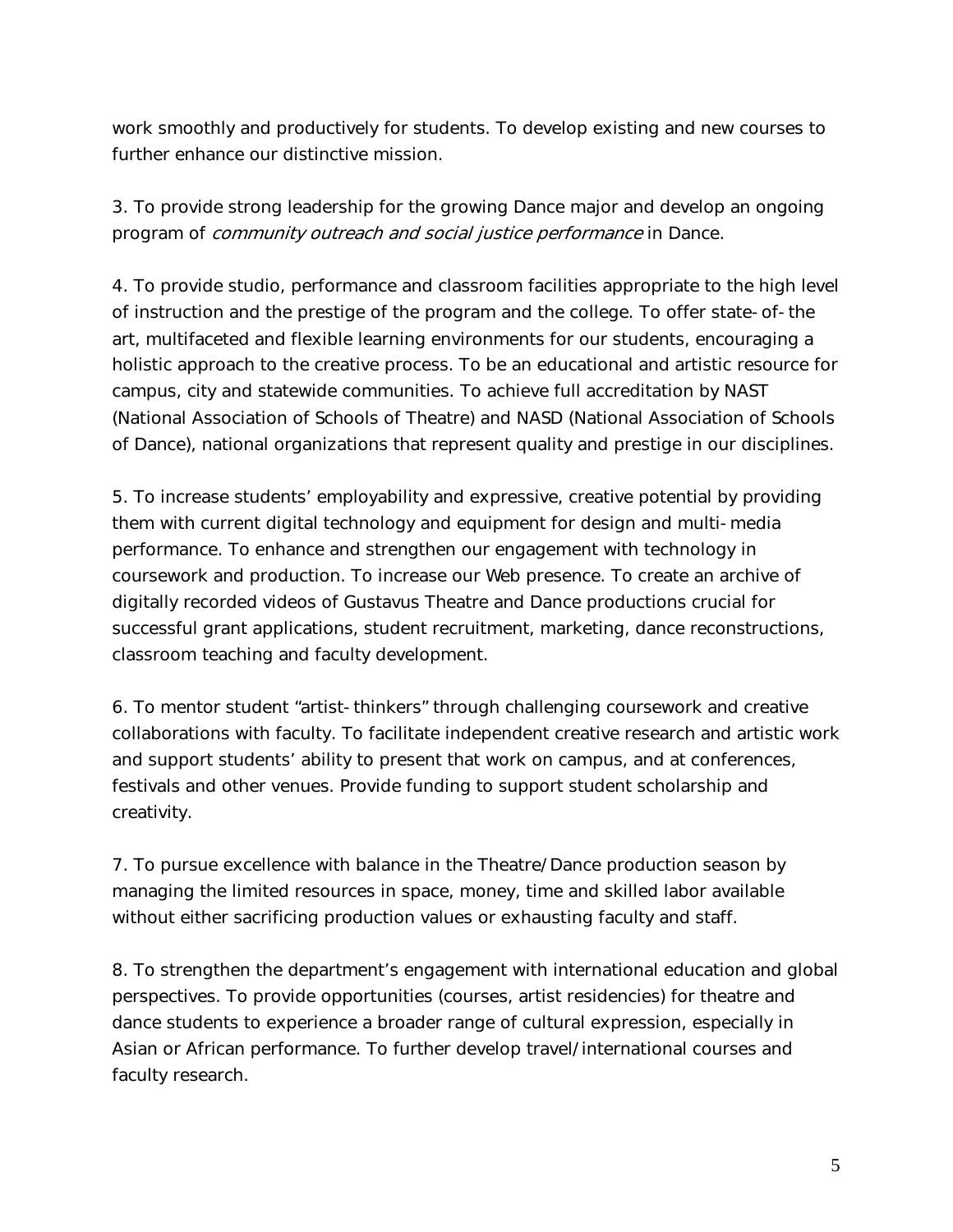9. To enhance student opportunities by developing networks of partnerships with offcampus groups and individuals. To foster and sustain relationships with service organizations, schools and community groups that enable genuine efficacy in the creation of social justice performance work at Gustavus and additional opportunities for such work beyond Gustavus. To create ongoing collaborations with professional arts organizations and artists on a local and national level, giving students and faculty the benefit of these relationships. To develop contacts with Gustavus alumni for advice and financial support.

10. To build additional scholarly and creative development opportunities for pretenure and post-tenure theatre and dance faculty. To pursue grants, residencies and fellowships that fund professional development.

11. On multiple levels, to increase awareness of "what we do" in theatre/dance and to translate that awareness into more consistent and productive engagement with the campus, local and statewide community. To play an integral role in campus-wide initiatives, supporting curricular goals across disciplines, and collaborating with students and faculty from many departments and programs.

12. To promote each faculty and student performance as a celebration of student talent, intelligence, and creative achievement. To enhance recruitment, fundraising, alumni relations, service and community outreach by taking full advantage of these events. To make Anderson Theatre a recognized cultural resource for a broad range of spectators.

## 1.2 Programs

The Department of Theatre and Dance offers the following majors: Theatre, Dance, Theatre or Dance with Honors. We offer the following minors: Theatre, Dance, Theatre for Social Justice

Despite pressure on faculty commitments, the department is committed to the First Term Seminar program. Our new faculty members were immediately trained for FTS, and we continue to offer at least one and often two sections each year. The department participates enthusiastically in General Education. On average, we provide 15 ARTS courses each year and 2 HIPHI courses. The department has a long-term commitment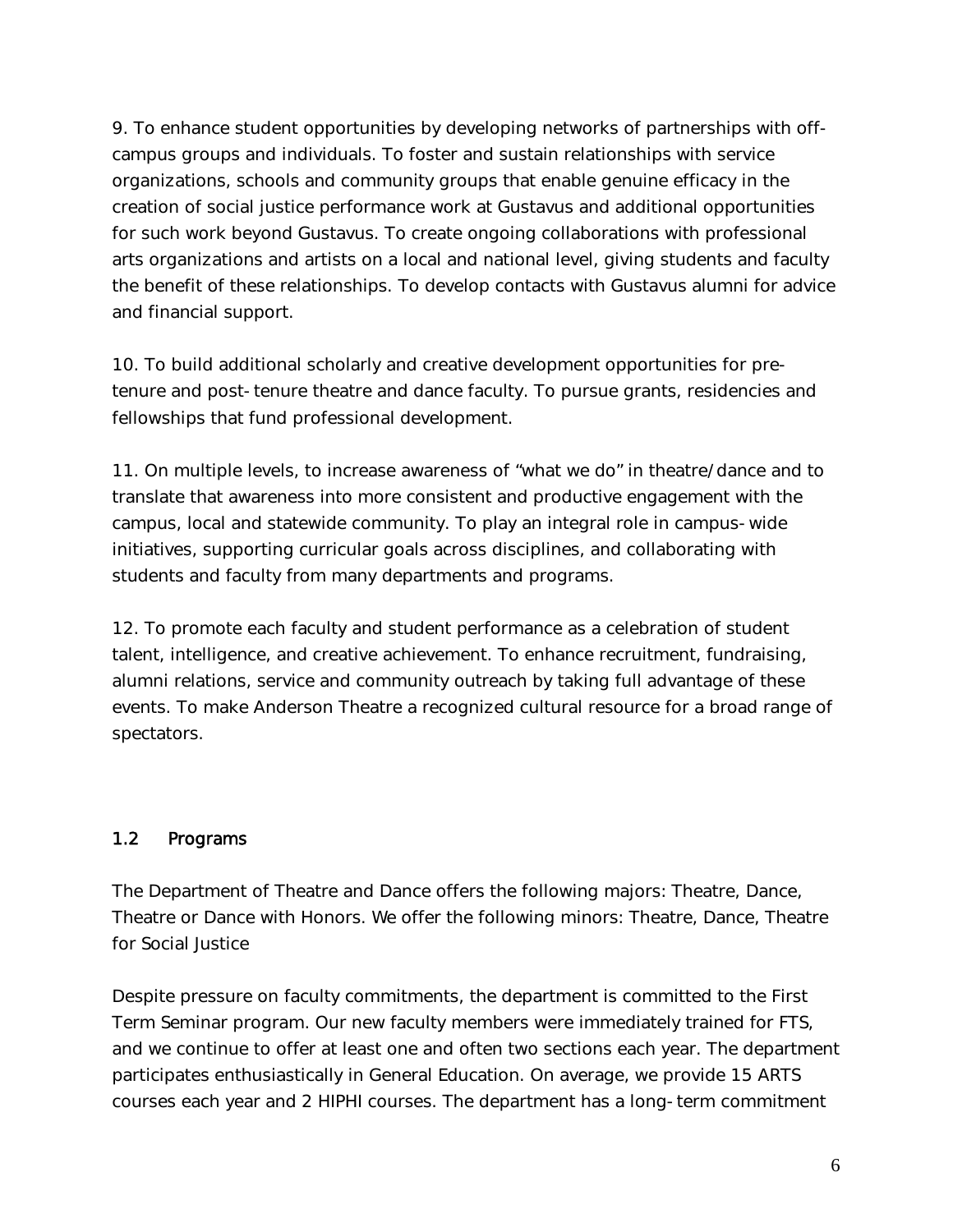to Gender, Women and Sexuality Studies, offering two core courses on a regular basis. The department contributes to Curriculum II, Physical Education, LALACS, Peace Studies and the Writing Program (3 courses).

The Department of Theatre and Dance is particularly dedicated to the concept of experiential education, and offers a minimum of one significant course/production every January term involving 30-60 students. The department also supports international education with links to several programs abroad, our own travel courses, and significant participation in the Global Insight initiative.

## 1.3 Support relationships

The Department of Theatre and Dance believes strongly in collaboration and has developed successful relationships with many offices, departments and programs across campus. We work cooperatively on academic pursuits and also have specialized relationships linked to our performance season and social justice work.

The department produces shows designed to serve the campus community and the wider public. We are supported in this effort by the Fine Arts office, which provides critical box office and front of house services at each performance. Our events are included in the Fine Arts season calendar, and we pay for a season announcement card that is sent with that mailing.

In order to build visibility and recognition of the excellence of our students' work and the service we provide through social justice performance projects, we would like to continue to clarify and enhance our relationship with the office of Marketing and Communication, Alumni Relations, Service Learning and other offices concerned with the public.

The Department of Theatre and Dance collaborates closely with the Department of Music to produce our bi-annual musical. The musical is highly popular students, families and audiences, and is an excellent public relations/recruitment event. Prospective students who wish to include music, dance and/or theatre in their college experience (even those who do not intend to major) will very often show great interest in the musical. Our partnership with Music makes the musical possible.

Johnson funds often enable us provide the guest artists and choreographers who make a crucial contribution to our students, especially in dance. Because there is no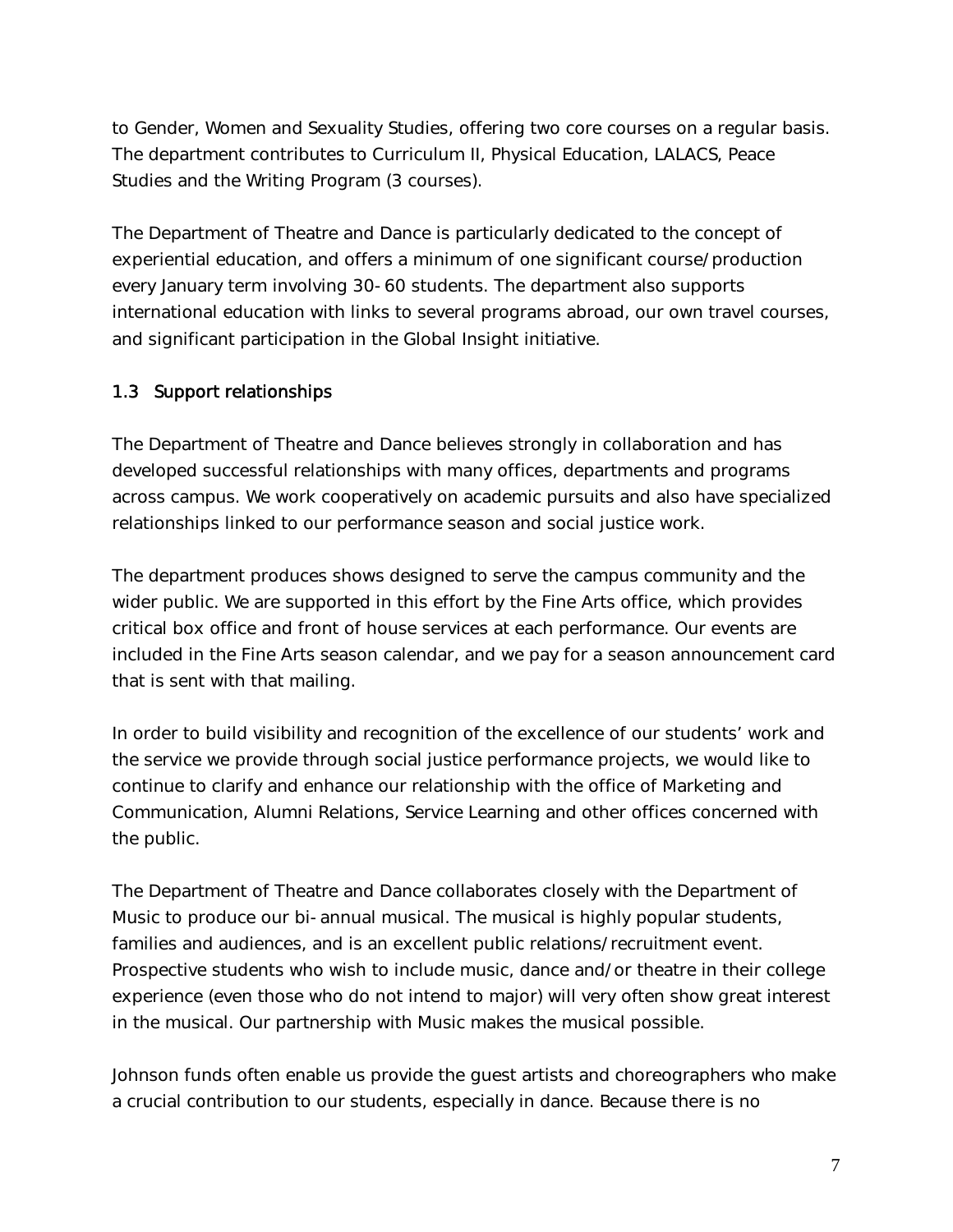commonly shared written form of dance, we cannot purchase a "score" for a dance but must bring in guests to have students experience high level professional dance choreography. Students deeply appreciate their association with guest professionals, and often form lasting relationships that help considerably when the students graduate. Our recent collaboration with a guest artist in puppetry allowed us to create spectacular effects for our spring production of The Other Shore.

Physical Plant does a great job maintaining our facilities. The student employment program provides indispensable support for our scene shop, costume shop, lighting crew and office work.

Technology Services supports our office computers, and often supports critical aspects of design coursework and production that require computers. We look forward to building on this relationship as plans emerge for an interdisciplinary media center.

Media Services provides some equipment for documentation of our performances. Because video documentation is increasingly required by granting organizations, used in recruitment efforts and valuable for marketing, we hope to develop a more significant connection with that office to increase the quality of our videography and to build an archive of our work necessary for the reconstruction of specific dance works and suitable for use in the classroom.

We work collaboratively with the Diversity Development and Multi-cultural Office to foster diverse participation in our classes, productions, and social justice projects. In partnership with that office, we co-sponsor the *I Am We Are* troupe, a diverse student theatre troupe that creates performances for First-Year Orientation, the Building Bridges conference and many other multi-cultural initiatives. The Diversity Office is an invaluable ally in our efforts to recruit participants, determine key issues, and create social justice performance projects. In a similar vein, we have worked productively with the Center for Vocational Reflection and the Community Service Center on specific projects and look forward to developing those connections further.

The Dance program regularly collaborates with the Music department to feature dance in the Christmas in Christ Chapel services, and has an ongoing and inspiring relationship with the Aboretum. In addition to other projects, the dancers present "Dancing in the Arb" each May.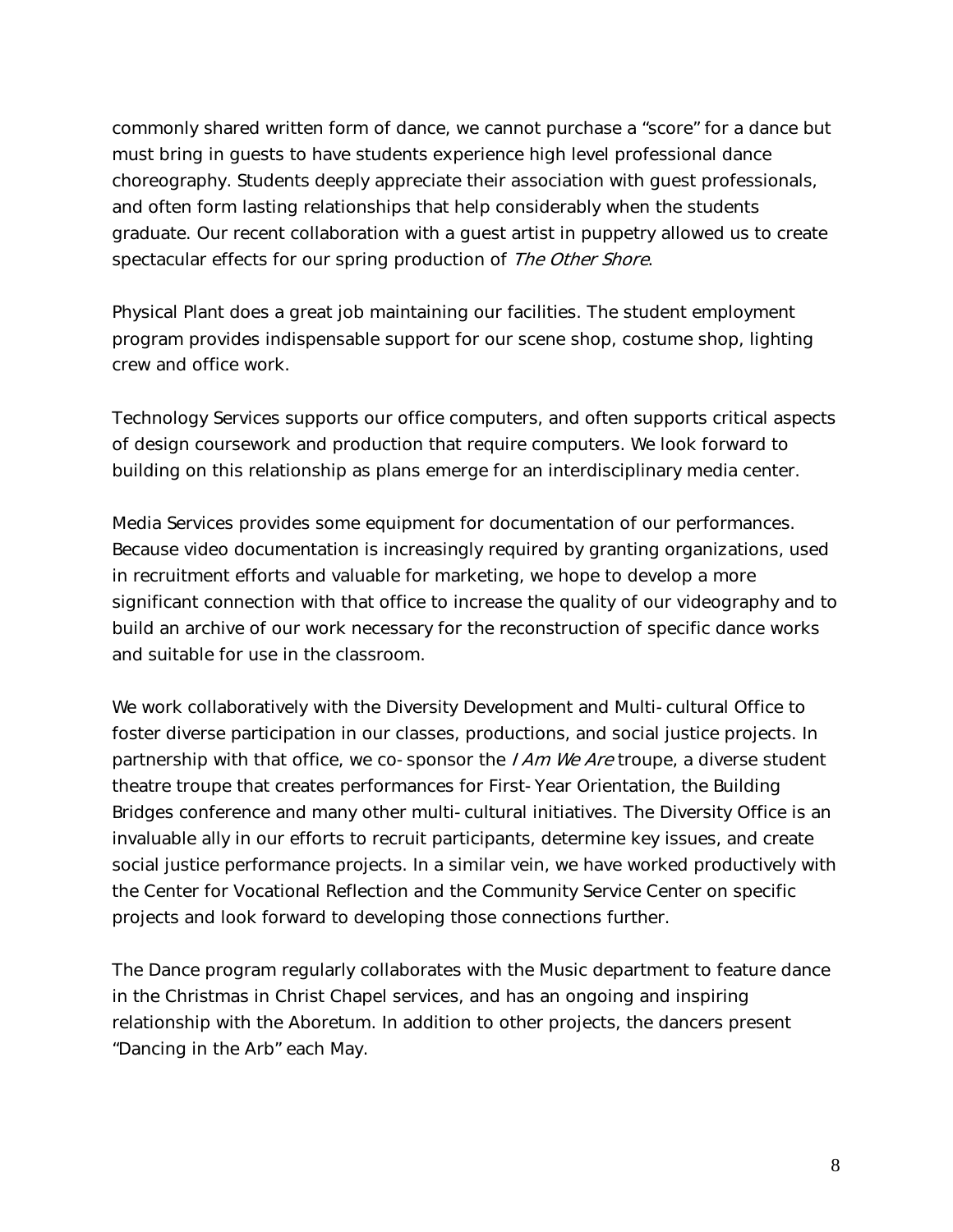Other offices, such as Admissions, the Advising Center and the Counseling Center, have been supportive of our goals. We have recently sponsored an on-campus internship through the Career Center and plan to focus on increased development of internship opportunities for our students. Alumni Relations and Development

We are in sympathy with the goals of International and Cultural Education. We regularly sponsor a January-term program with the Gaiety Theatre School in Dublin, Ireland and have additional ties with the Visthar program in Bangalore, India. We hope to increase our participation in study abroad, including possible leadership of the Social Justice program in India and possible sabbatical work at United International College in Zhuhai, China.

## Section 2. Strategic Review

#### 2.1 Strategic Issues

#### Strengths (internal)

The Department of Theatre and Dance has a strong, revitalized curriculum, the result of many hours of collaborative work by faculty and staff in the last two years. With the liberal arts model as our foundation, Theatre and Dance blends classroom and studio courses with creative research and production to give students a multi-dimensional educational experience.

We have articulated a specific focus on Performance for Social Justice, strongly promoting Gustavus core values of Justice and Service. We have developed a specific progression of courses that teach students the critical skills to analyze the relationships between cultural performance and social values.

We enable students to express their commitment to positive social change through a variety of performance models. We have created a new course, Creating Social Justice Theatre that trains students in the foundational theories and techniques at the heart of I Am We Are, our student-led social justice theatre group. This class provides a solid lead-in for Theatre and Society, a core course in the Gender, Sexuality and Women's Studies program that also serves our new focus. Our social justice concentration attracts a wide range of students, including those already committed to then performing arts as well as those seeking effective means of working for social change.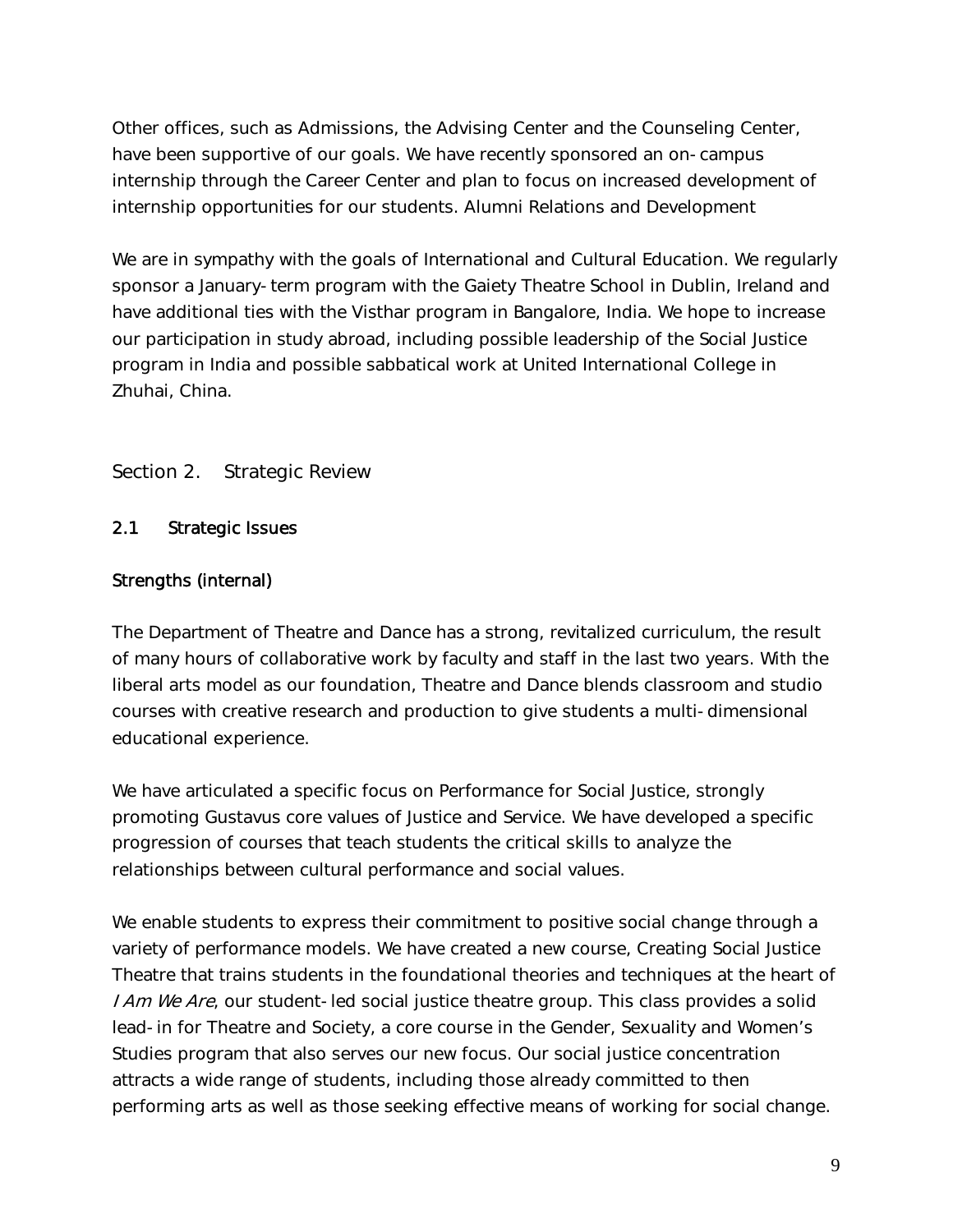We have worked steadily with the Diversity office to increase the accessibility of our productions and courses to students from diverse backgrounds—and have achieved significant success in this goal.

We have made positive connections with St. Peter High School and the St. Peter Area Children's Theatre, creating opportunities for Gustavus students to work with youth in the St. Peter Community. We continue to collaborate with the Center for Genocide and Holocaust Studies in both theatre and dance classes. Holocaust survivors recently shared their experiences with young choreographers, who will spend this semester striving to create thoughtful embodied responses.

In collaboration with student group  $IAm$  We Are, we create powerful performances in support of First Year Orientation and the Building Bridges conference, along with smaller events that address a wide variety of campus needs. Our contributions have included participatory workshops designed for Take Back the Night, BIONIC week, Safe Zone training, the Gustavus teach-in on anti-Semitism and other initiatives. We provide a needed medium for student expression in response to negative events. For example, the I Am We Are workshop organized after a recent racist incident on campus drew more than a hundred students.

We also present plays that explore difficult questions, often followed by talk-back panels that enable further processing of the issues. Eager and active student response to The Laramie Project, columbinus, and other shows demonstrates the need for this forum. Last semester, *Topsy Turvy Mouse* offered participants an in-depth exploration of hate-crimes, race, war and modern media. Hundreds of students attended, and many stayed for discussions with the playwright and other experts on the issues.

Our teaching engages students intellectually, physically and spiritually. Although the push for "engaged learning" is fairly recent, Theatre and Dance courses have long included experiential projects, group interaction and creative involvement—not only in the studio, but also in history and theory classes as well. Observers often comment on the lively discussions and dynamic interaction in our classrooms. It is validating to hear our teaching practices being urged on other disciplines.

We provide experiences of intense commitment and collaboration, self-awareness and empathy. We engage students in cooperative, active expressions of diverse perspectives and shared humanity. We embrace the experiential education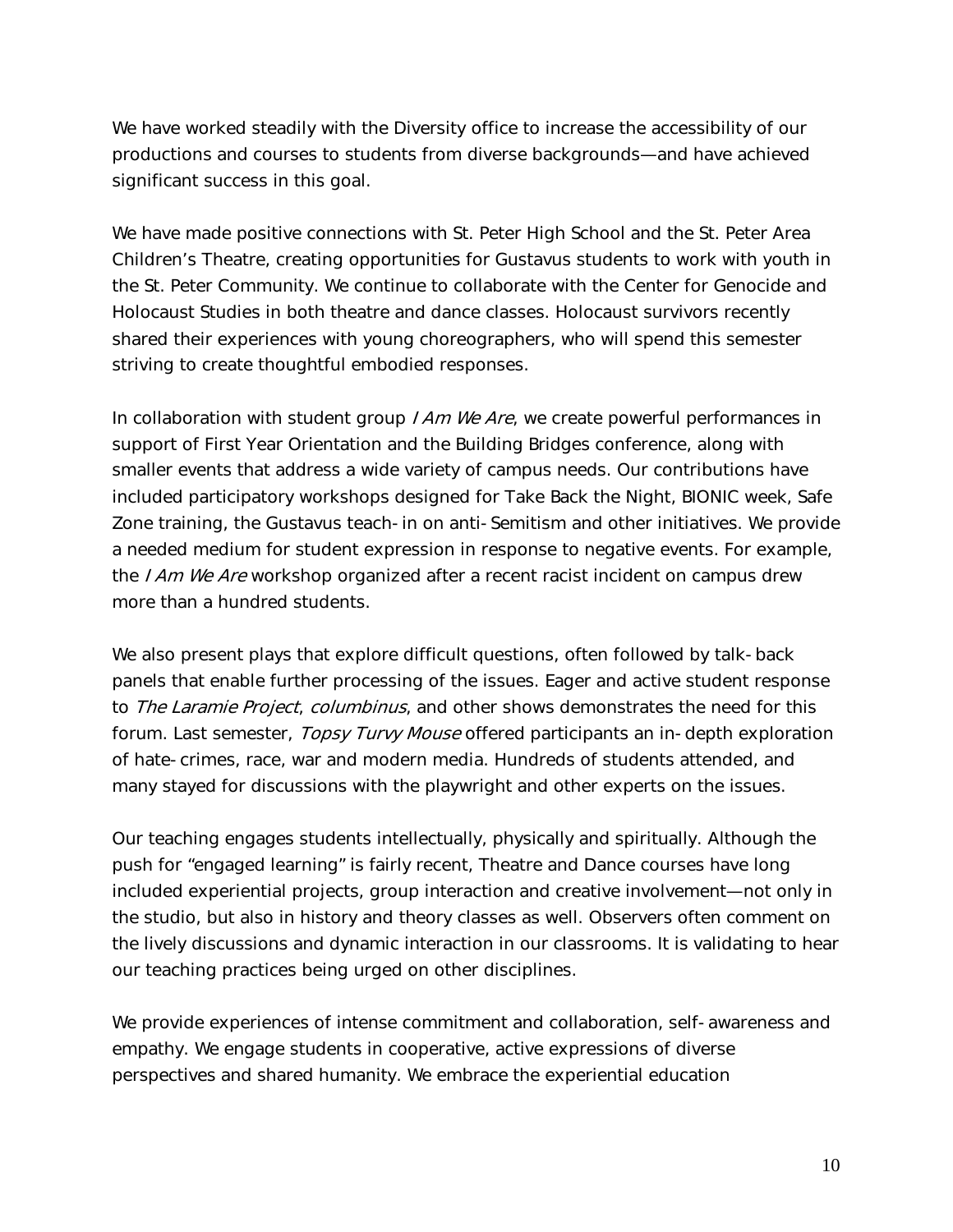opportunities of January term—offering significant projects for student involvement each year.

We continue to develop liaisons with professional theatre and dance organizations in the Twin Cities and elsewhere that will benefit our students. Our ongoing cooperation with the Playwrights' Center has provided us with exciting new plays, talented adjunct professors of playwriting, and the opportunity to commission an original play (with the Center for Vocational Reflection) for the Nobel conference on Einstein. Our ongoing engagement with professional guest artists enriches student experience in dance and theatre, while providing students with professional contacts for the future. Guest artists choreograph, design, and teach specialty courses such as the recent International Shadow Puppetry that benefit majors and non-majors across the campus.

We give students a substantial number of contact hours through production, rehearsals, and classroom/studio work. We devote a great deal of additional time coaching individuals, mentoring independent projects, advising student-led groups and attending/critiquing performances. Students in Theatre/Dance thrive on the oneon-one attention and the intensive faculty/student collaborations the department makes available. Advanced students have opportunities to discover their own artistic voices through mentored creative research projects including designing scenery, costumes or lighting for mainstage shows, directing, playwriting, choreography, arts management, performance and dramaturgy.

Our production season embodies the core value of Excellence. Theatre/Dance performances regularly exhibit talent, imagination and production values equal or superior to those of universities and professional performing companies in the region. Moreover, students are trained, capable and excited about collaborative and independent work in acting, dance, directing, choreography, design and theatre for social justice.

The Gustavus Dance program is developing a national reputation for excellence. Our dancers and choreographers have been recognized with awards at national conferences and our majors have been accepted to prestigious graduate programs in Dance across the country. Recent graduates and other alumni are performing with professional companies in the Twin Cities and across the country. The Dance major is growing steadily, attracting a significant number of bright, talented students.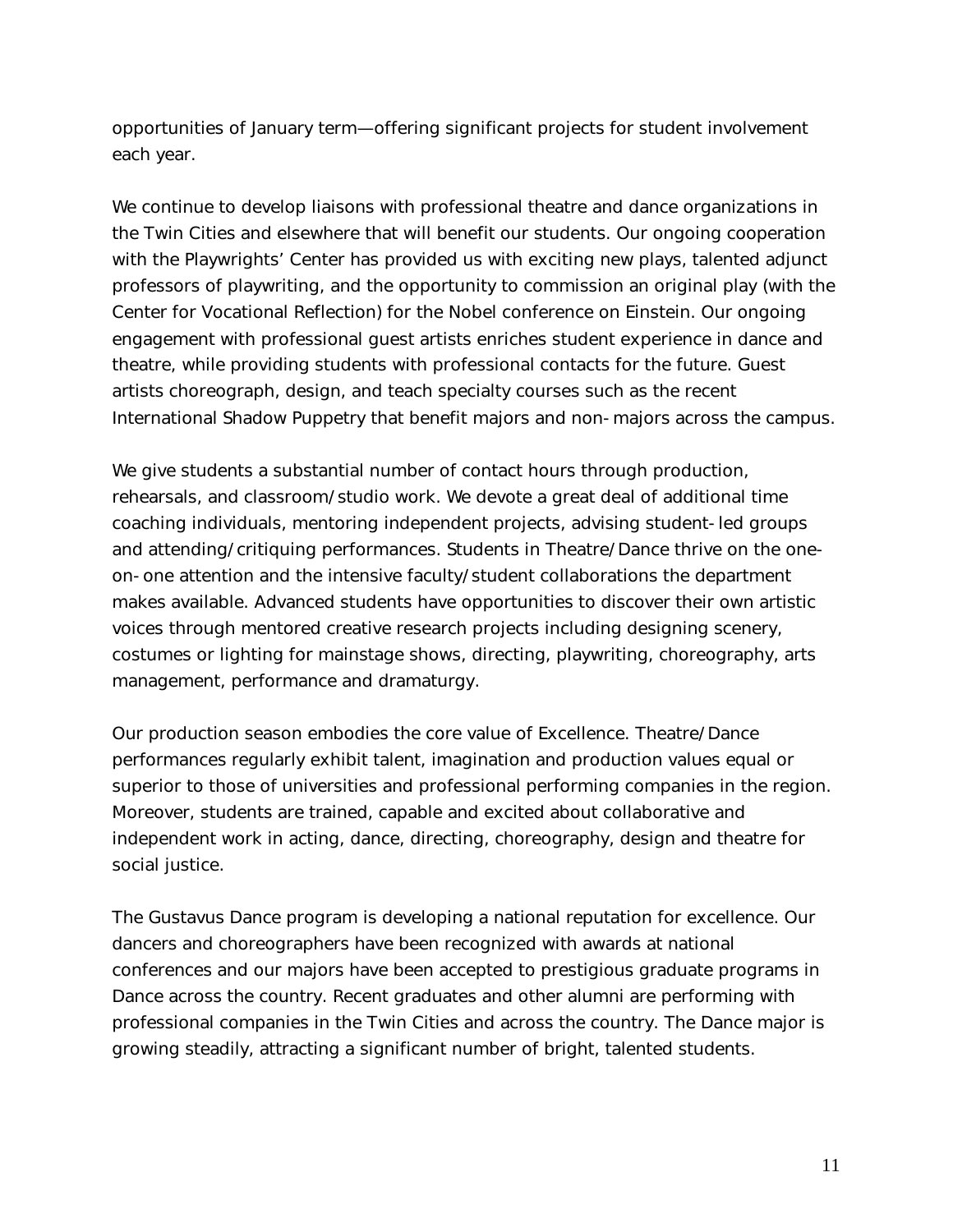New faculty and staff bring additional resources, energy and creativity to the Department. We have recently strengthened our core curriculum, adding courses technology and media, including cutting-edge methods essential to students' future employment. We have expanded expertise in global performance, particularly in the Americas. Our hybrid staff/adjunct instructor in costumes is qualified to teach challenging history/literature courses relevant to Gender, Sexuality and Women's Studies, broadening our offerings to students.

Students involved in the department's courses and productions are welcoming and supportive of one another. Majors and non-majors participate in department work with intense commitment and dedication. Students show a genuine interest in exploring the historical significance, theoretical insights and social meanings of performance as key elements in their creative process.

Department members participate in frequent retreats and weekly meetings not only to discuss logistical questions, but also to share ideas and passions about art and pedagogy. We value the distinctiveness of each artist's vision while we work toward consensus on all major decisions. Each member of the team has demonstrated enthusiastic investment in our new curriculum and in our commitment to artistic excellence.

## Weaknesses (internal)/Challenges (external)

Our lack of adequate classroom/studio and performance space adversely affects students on many levels. Rehearsals, set construction, lighting, public performance and independent projects vie for the same theatre space in Anderson, creating tension and limiting any ability to accommodate innovation. The only other rehearsal/classroom space, the Black Box, is scheduled throughout the day and night, with student groups meeting at 10 pm or at midnight in order to rehearse a scene for class or for a social justice project. This space is also used for student-led and classroom performances, but holds a maximum of 49 (including actors), severely limiting audience and artistic choice. For senior projects, honors projects, and creative research performances, students must struggle to secure access to Black Box for even the minimum of technical or dress rehearsals and shows.

Similarly, students are hard pressed to find time for rehearsal or experimentation in the single dance studio. Kresge is the only space with an appropriate dance floor to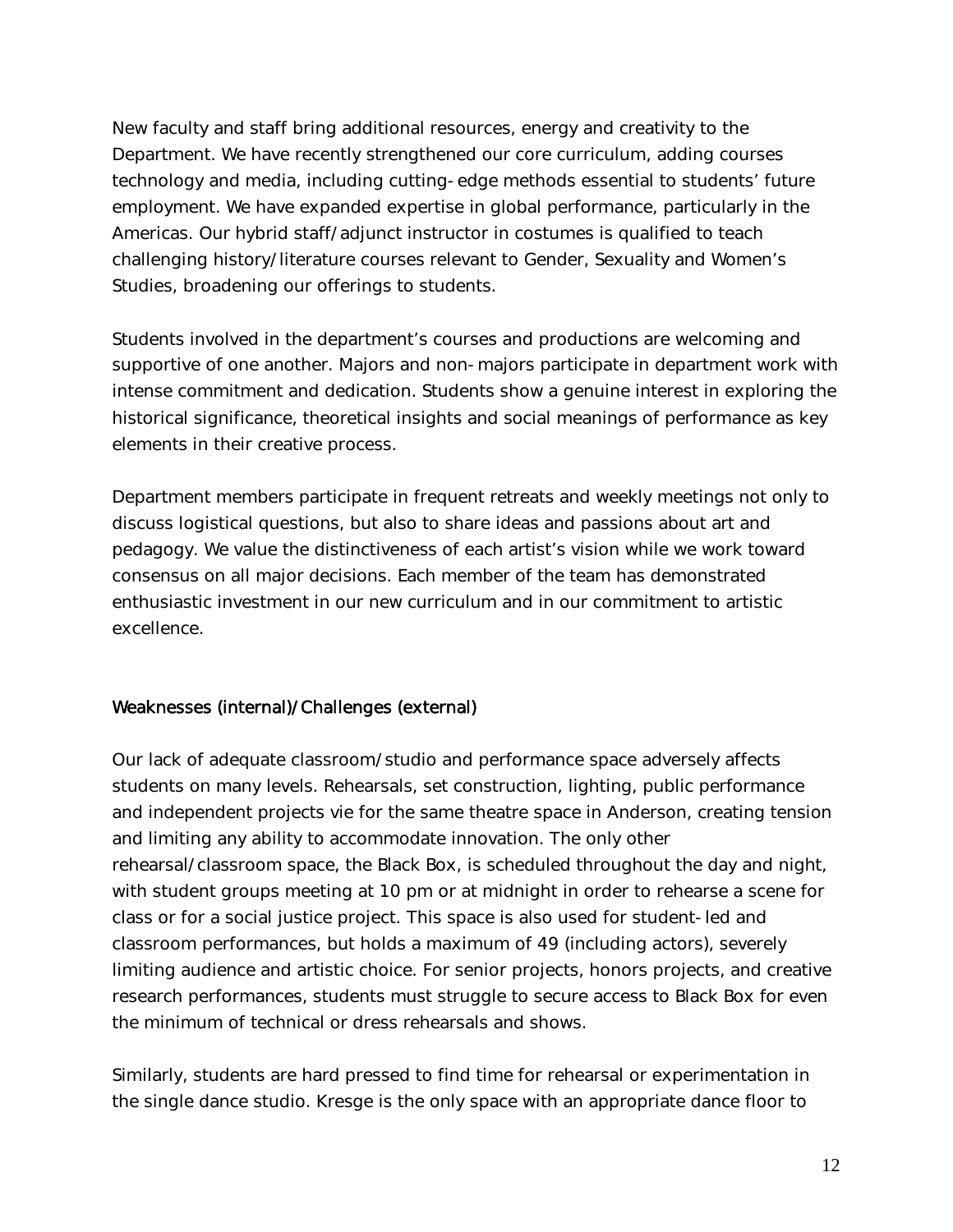prevent injuries. This one studio must also serve as the performance space for student-led dance projects. It is overcrowded, poorly ventilated and ill-equipped for performance events that feature over sixty dancers and multitudes of spectators – yet it is the only option we have.

Basic lack of space renders us incapable of supporting the number of creative research projects our students are eager and qualified to explore. For lack of a second studio and second rehearsal space, we are unable to be accredited by NASD and NAST (National Association of Schools of Dance and Theatre). Their requirement of additional space for programs of our size is a good indicator of national standards and expectations.

Lack of live accompaniment for dance classes, the biannual music theatre workshop, or the biannual musical. Because the Music department is challenged by a shortage of accompanists, they have been unable to support Theatre/Dance needs for student employees in this area. Dance classes in our peer institutions work consistently with live accompaniment because this standard practice enables Dance faculty to focus on the needs of individual students in each class, and to maintain the tempo and flexibility of the routines.

Space for costume construction, scene-building, drafting and design projects is also inadequate, limiting student work in these areas. The office for several adjunct professors is a former broom closet. The student lounge/meeting area is a stairwell. Adequate office and interactive space would strengthen teacher/student and student/student collaboration.

Access to technology is severely limited, curtailing our faculty's ability to keep pace with design and performance techniques that now dominate the field. The department has inadequate computer hardware and software to engage students in design innovations. Multi-media resources are lacking, both for use in students' artistic work and for properly documenting the department's achievements. We also need to improve our website and our overall web presence. It is increasingly apparent that compelling web design, including video samples of our work, is crucial to our recruitment efforts. The internet has emerged as the single most effective vehicle for publicizing our program and our productions.

The entire Dance program depends on a single tenure-track position, with only one three-year and two adjuncts. The lack of additional long-term faculty weakens the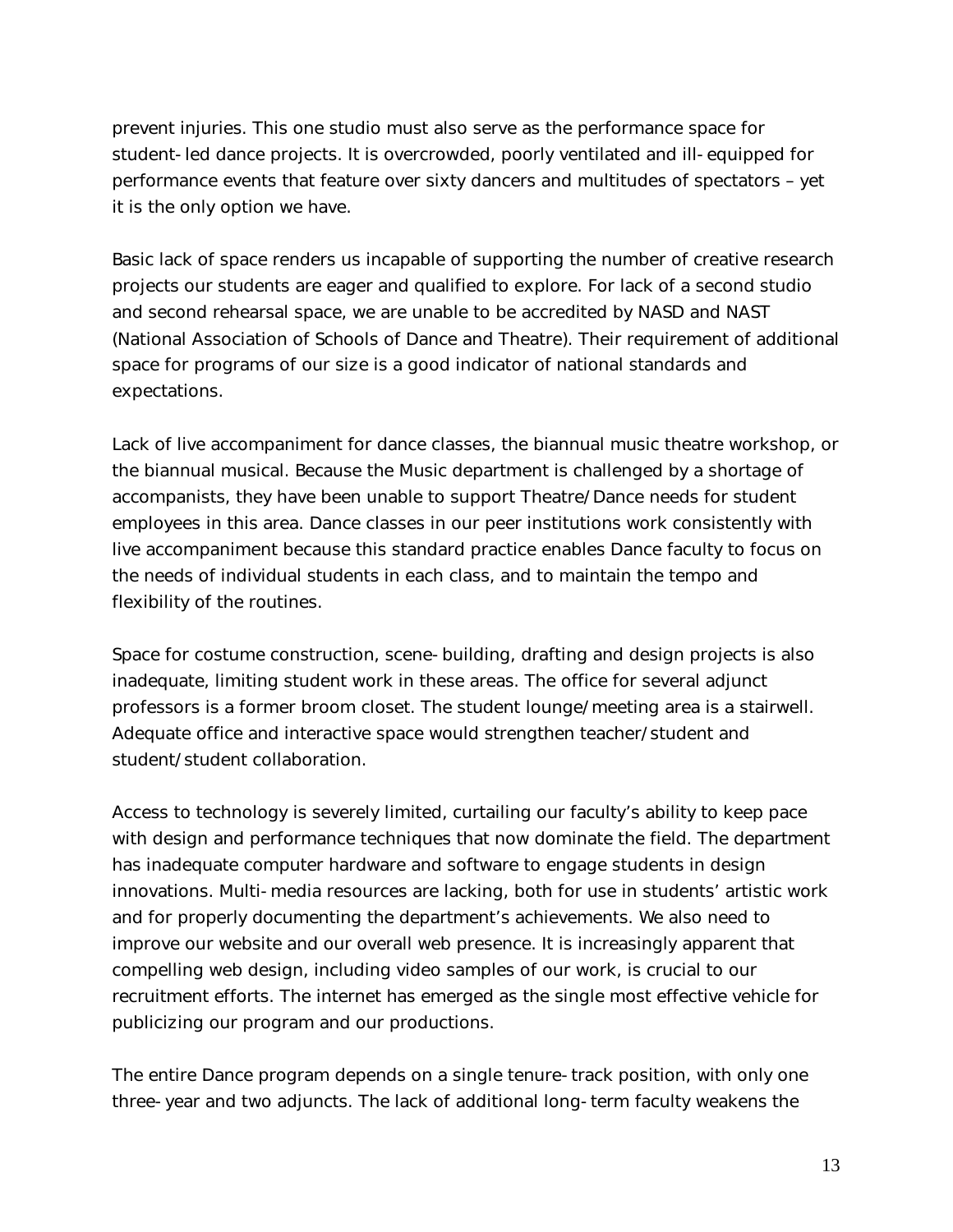ongoing development of this promising major. Students may be deprived of consistent mentorship and continuity of focus, especially during the upcoming sabbatical of our one full faculty member. Progress in developing social justice performance work in dance is undermined by the temporary nature of dance faculty's involvement in the department's mission.

The pressure of sustaining our level of excellence in teaching and production with limited resources often makes faculty, staff, and student participants feel overstretched, particularly in the area of tech and design. Successful production depends on student staffing, and work-study students with requisite skills are scarce. Students in tech/design classes must learn significant skills before they can fulfill support positions in lighting, sound, scenery and costume construction. They learn by doing. The fluctuating nature of this labor pool can cause tension when deadlines must be met.

Theatre and Dance faculty have many commitments that must be undertaken as unpaid overloads. For example, the dance faculty is not compensated for their hours of time choreographing pieces for the annual dance concert. Theatre faculty is not compensated for the significant time commitment of advising  $I Am We Are$ , coaching individual student auditions, mentoring advanced creative research, senior projects and honors projects or supporting service projects in the St. Peter community. Yet these things must be done.

As a department, we are challenged to find ways not only to create the performances but also to share them with the wider community. Our productions take on maximum educational value for students when they experience audience reaction. Projects take on full meaning only in their reception by others.

Those who attend our shows are consistently intrigued by their content and delighted with their quality. Yet we hear many others say, "oh, was it this weekend?" or, "my students would have loved this." For a variety of reasons, each show created by the department runs for one or at most two weekends of performance. Thus, our need for intensive marketing and campus-wide awareness of our work is highly time sensitive. Each show's director is particularly overwhelmed as production nears by the need to initiate or supervise public outreach for his or her own show. Yet, unless the director is pro-active, the specific marketing of each event is often too little too late to make the community aware of these brief opportunities.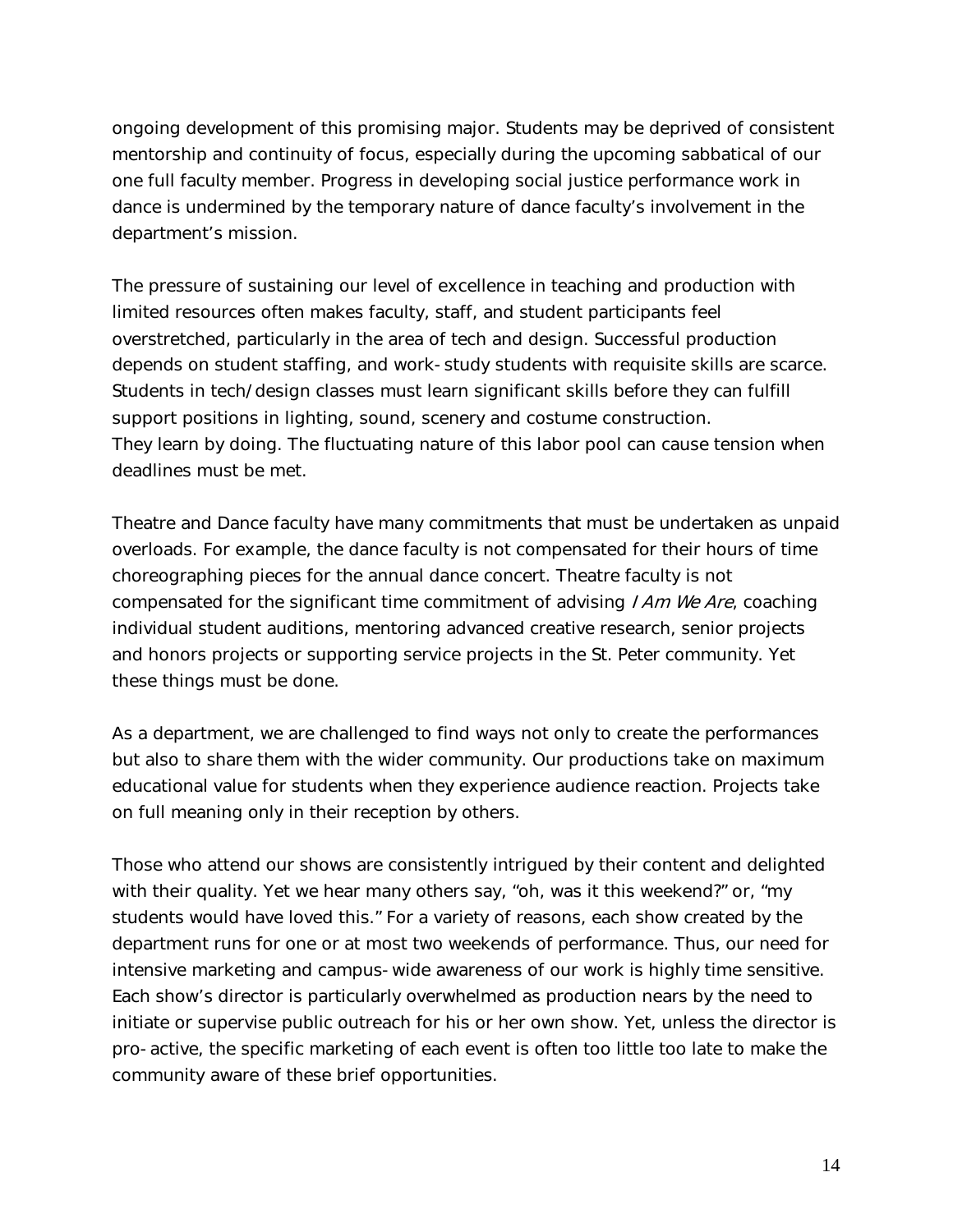The department sponsors the design and distribution of posters. We have begun the process of creating video teasers, shown on the internet, in the student center/cafeteria and at Gustavus movie nights. Currently, however, there is no one working with high schools to encourage attendance that might result in recruitment. No one has time to interact with senior centers, immigrant organizations or other community groups to encourage them to regard our work as a resource for the region. No one is inviting alumni or donors who would be delighted by the energy and achievements of the appealing students in these excellent productions. Each show has far greater potential to benefit the entire campus and community than anyone yet realizes.

Our ability to socialize and work collaboratively with colleagues is challenged by our intensive evening and weekend schedule of rehearsals and production. Theatre/Dance faculty would like to be more directly involved in college activities that we are forced to miss because of time conflicts.

The role of Chair of the Department is especially challenging in this time of transition, with new faculty requiring significant mentoring and extensive study needed for curriculum revision, strategic planning and the forthcoming 10-year review.

## Opportunities (external)

We are energized by the enthusiasm of students for our social justice performance concentration. This focus attracts quality students committed to make performance relevant and meaningful to a new generation. We will build upon this opportunity to be known across the country for our distinctive program. We have the opportunity to become a destination for students seeking active, creative ways to foster social change.

We have the makings of a stellar Dance program with distinctive elements of outreach and social justice content. Melissa Rolnick's current work with the Center for Holocaust and Genocide Studies and her ongoing volunteer work, teaching dance to juvenile offenders at the Hoffman Center, demonstrate the enormous potential of maintaining a permanent, highly qualified tenure track faculty member.

We have the opportunity to prepare students to excel in an uncertain future. We will work to make students and parents aware that students trained in theatre and dance will develop skills and insights applicable to any venture. Students in theatre and dance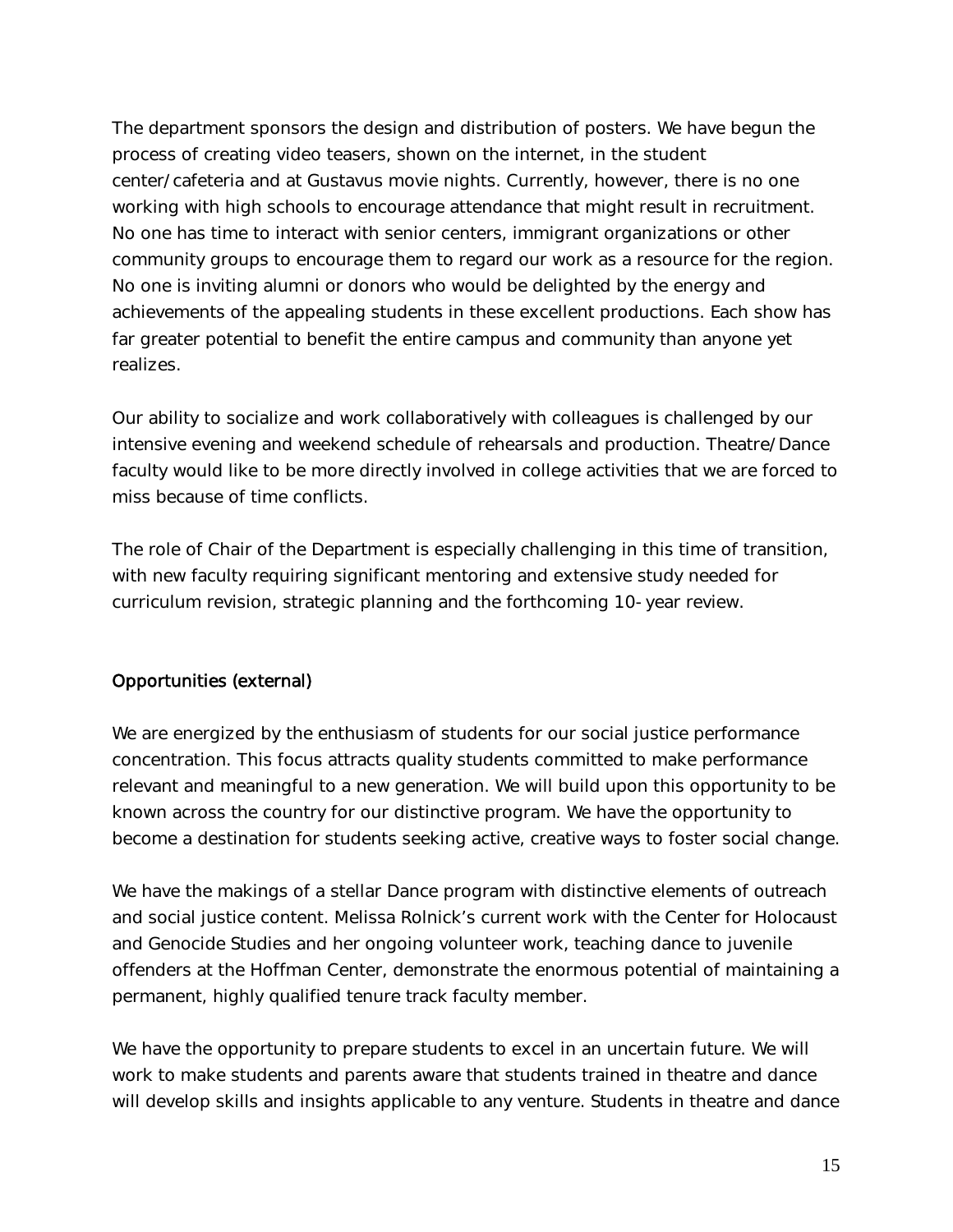learn to think outside the box, to solve problems with creative imagination, to collaborate with others, to express themselves with confidence, to listen, to engage in meaningful dialogue, to meet deadlines, to analyze texts, to adapt to new and challenging situations, and to think on their feet. We hope to create a brochure citing key economic analysts who declare that their studies in theatre and dance are not frivolous but are instead transformative.

We embrace the opportunity directly to support campus curricular initiatives and to work across disciplines to enhance the educational experience of students all across the campus. We see the promise of consistently providing First Term Seminar faculty with vivid examples to use in discussions of critical thinking and providing other faculty with dynamic, embodied vehicles through which to address values, vocation, interpretation and meaning. As with The Laramie Project, columbinus and Topsy Turvy Mouse, we will include talk-back panels following shows and make ourselves available for classroom visits. We seek additional opportunities for integrating our work with that of our colleagues.

There are funding opportunities in our social justice performance work that have yet to be tapped. With a colleague from Southwestern University, Dr. Seham has submitted a preliminary proposal to the Teagle Foundation for the development of social justice theatre troupes in relation to social justice theatre coursework on both campuses. This work is intended to be shared and disseminated to other schools hoping to develop similar programs, and provides the opportunity for additional faculty development and additional recognition for the accomplishments of our department in this area.

We are excited by the opportunity to work closely with the Diversity office in addressing issues of race and difference on campus. We plan to continue recruiting, engaging, and featuring a diverse range of students in *I Am We Are* and in mainstage productions. We see a genuine value in providing immediate venues for responses to specific incidents, and for creating performance-based vehicles for campus dialogue about questions of identity, values and ideology.

We see great potential in interdisciplinary collaborations, including possible team teaching or interdepartmental projects. We see an excellent interdisciplinary opportunity in the establishment of an Arts Administration minor. Art, Music, Theatre/Dance and Communication Studies are all enthusiastic about the proposal, and the faculty member teaching Marketing in Econ/Management has also expressed support. Many students have expressed keen interest in this program. The study of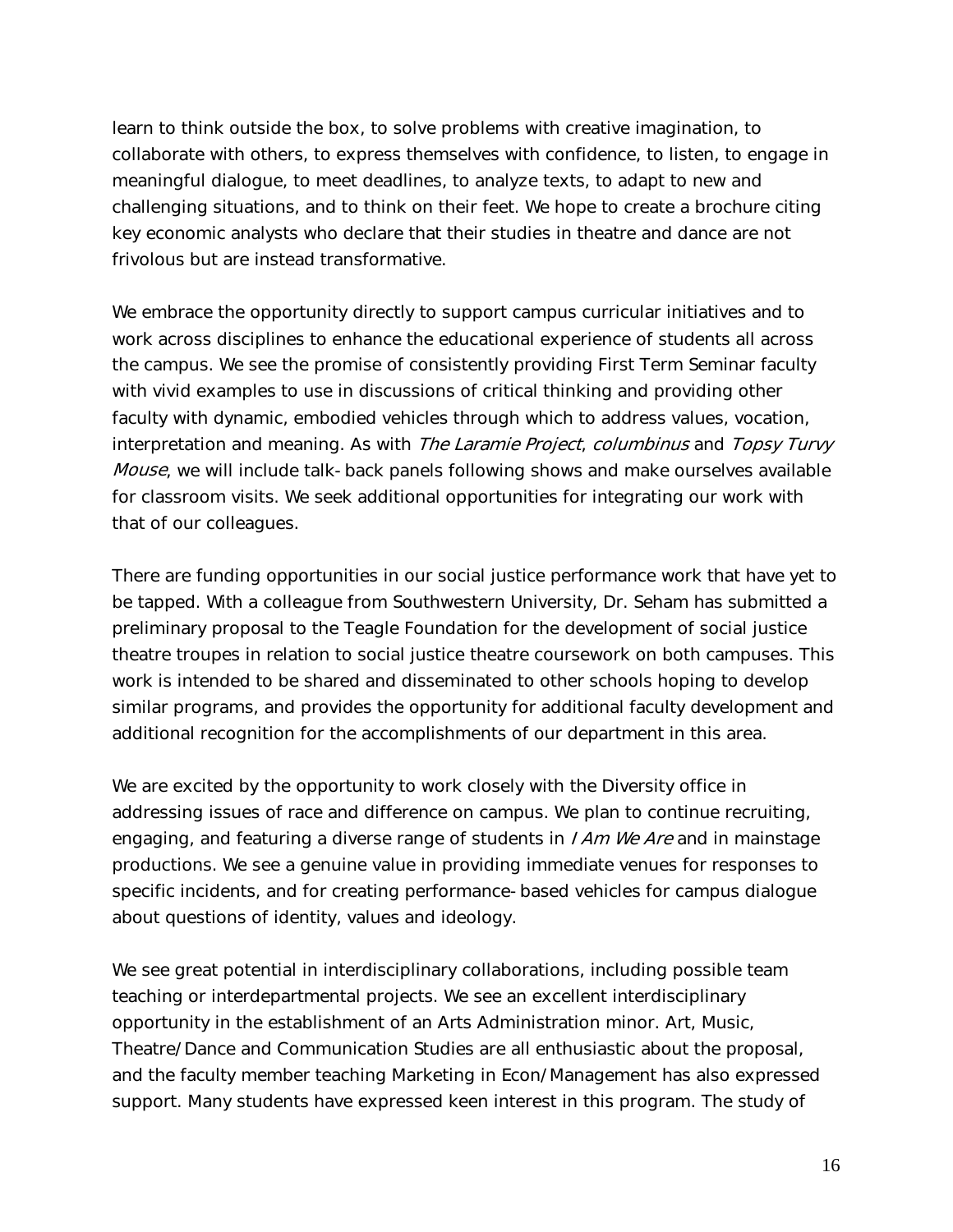arts administration is particularly relevant for students focusing on performance for social justice. Graduates interested in founding new performing companies or collaborating with those already working in the field of social justice-based theatre and dance will need an understanding of fundraising, marketing, public relations and other aspects of the business of survival in the arts.

Opportunities to work with guest artists are at the heart of our dance program and theatre program. We plan to continue these connections, which also often benefit graduating students in their search for employment.

We seek additional opportunities for encouraging student directors, choreographers and designers to pursue their own visions, to experiment, to build on classroom learning, to involve classmates in original projects, to design and offer social justice performances and workshops.

Students from *I Am We Are* and the Theatre program will be presenting a panel at the Theatre and Pedagogy of the Oppressed Conference this May. We hope to create additional opportunities for students' work to be highlighted at conferences and festivals.

Gustavus Theatre/Dance has participated in the Minneapolis Fringe Festival each summer for the last five years with original theatre and dance shows featuring students and recent alumni. We see this venture as an ongoing opportunity to showcase and develop faculty and student artistic work. We hope to build on every potential connection with the Theatre/Dance community in Minneapolis-St. Paul and to foster student and faculty opportunities to collaborate with other theatre/dance companies.

We look forward to the opportunity to collaborate with Art and Communication Studies in the proposed new media center. We see this Center not only as beneficial to our students, but also as a resource for the wider community by providing high quality and entertaining documentary and performance events, opportunities for discussion of ideas, a venue for sharing and recording the stories of diverse local groups, and educational engagement between community and student artists.

We have the opportunity to build on our recent projects with St. Peter High School and with the Center for Genocide and Holocaust studies to develop our social justice performance program. We seek additional opportunities for outreach through the Community Service Center.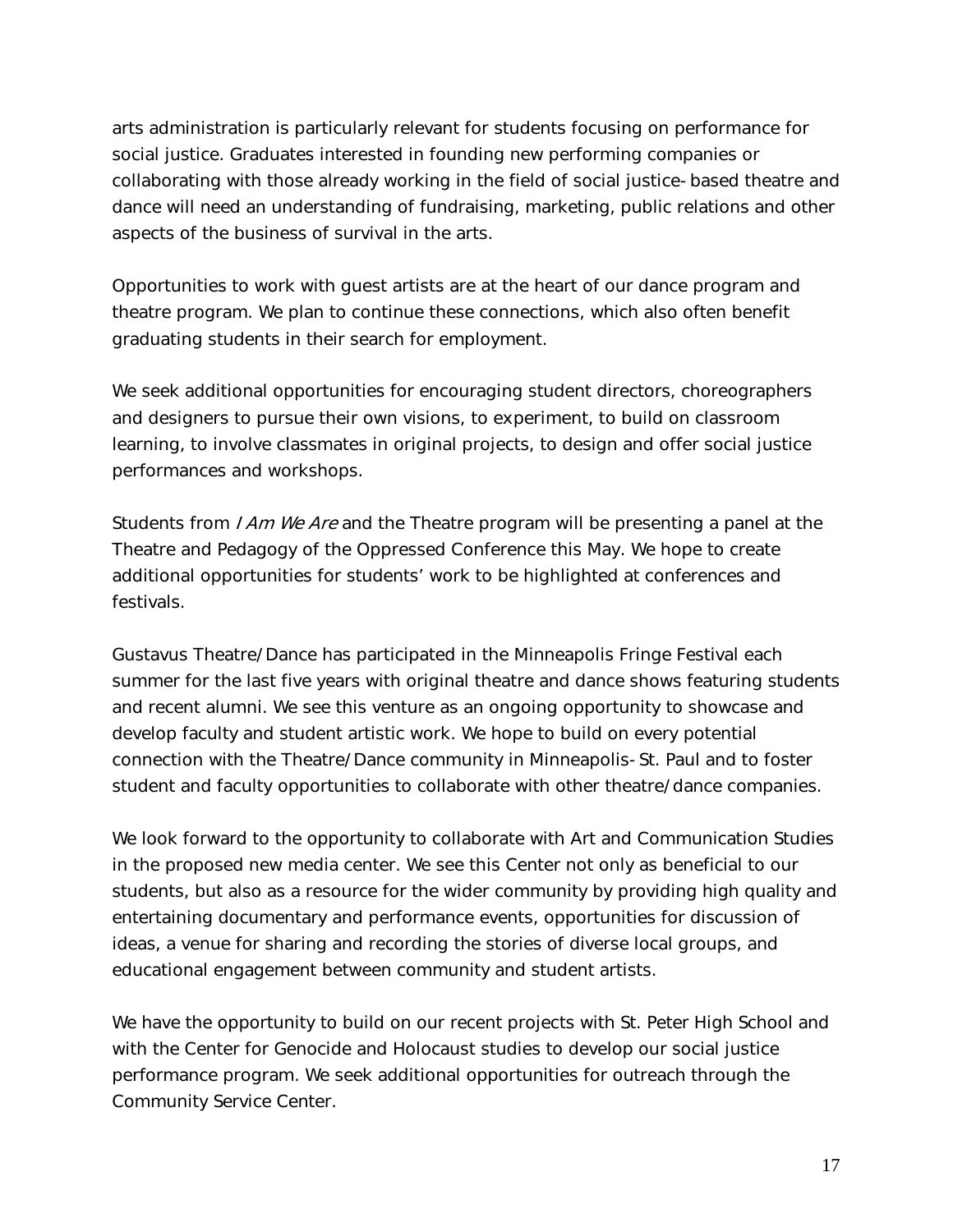We create innovative works of art in collaboration with dedicated colleagues and talented students in an atmosphere of inquiry, openness and good will. We deeply appreciate every one of these opportunities.

# 2.2. Barriers

Space. As discussed in our "Challenges" section, innovations in the Theatre and Dance program are constantly thwarted by lack of space: rehearsal space, studio space, performance space, smart classroom space, construction space, office space and storage space. Inadequate facilities constitute the primary barrier to student creative enquiry projects. Shortage of space creates conflict between production and pedagogy. Cramped quarters limit our ability to serve majors and general education students at our full potential.

Time/Staffing. Faculty and staff routinely work at a high degree of overload. Commitment to our students and our production work threatens our ability to pursue long-term planning, pedagogical innovation, outside funding, and professional scholarship and creative projects. Student participants can be unreliable and overcommitted. Too often the same few students do technical work on every show and become exhausted. Additional help is needed

Lack of second tenure-track position in Dance blocks our ability to build coherence and consistency in this program, serve majors and non-majors, and develop social justice content in the dance program.

Lack of staff accompanist undermines best practices in teaching Dance, and serious difficulties in teaching or producing a variety of music theatre.

Lack of up-to-date technology inhibits design and teaching quality.

Low level of campus awareness of theatre/dance offerings undermines our ability to work integrally and supportively with other programs.

Lack of communication and collaboration with administrative offices such as Alumni Relations, Development and Public Relations continually frustrates our need to reach out to alumni supporters, funding sources and audiences. Efforts are sometimes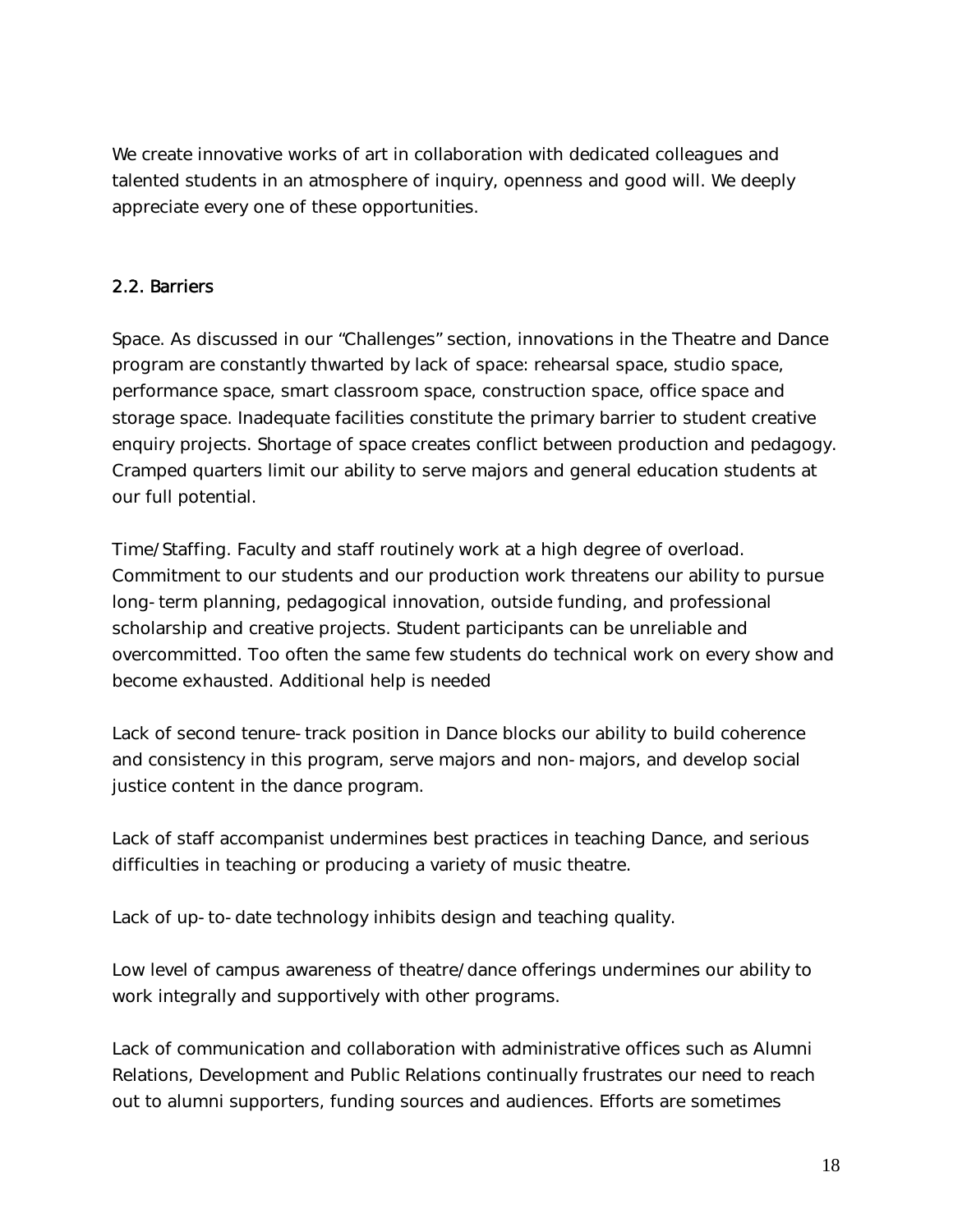duplicated, sometimes at cross-purposes, rarely shared. For example, we are not included or even informed about solicitations of specific theatre/dance alumni with donor potential, even when we have very positive personal relationships with most of them. In another instance, two press releases for a recent show were written by students—one working with our department and another interning in Public Relations—without either knowing about the other.

# Section 3 Strategic Initiatives and Recommendations

# 1. Increase opportunities for student, student-faculty and faculty creative research, innovation, experiment, creative research and performance in Theatre, Dance and Performance for Social Justice.

The most significant barrier to student engagement is the lack of adequate rehearsal, studio and performance space.

- a. Secure funding for a new Laboratory Theatre, fully equipped for the exploration of theatre, dance and performance for social justice. Building could be a basic "black box" with flexible seating for 100 spectators. Additional open spaces with appropriate flooring for dance studio and physical theatre work, as well as other rehearsal, classroom, office and production space would address many of the barriers to our goals. A Laboratory Theatre building would enable us to fulfill our vision by:
	- i. Providing a home base for student-led social justice performance projects and workshops
	- ii. Providing rehearsal and performance space for advanced student creative research performances
	- iii. Providing rehearsal space for students in performance classes
	- iv. Providing space for faculty-student and faculty experimental creative research.
	- v. Providing space for community performance projects.
	- vi. Easing restrictions on use of Anderson theatre for student or community projects
	- vii. Easing tension from over-booking of limited studio or rehearsal space.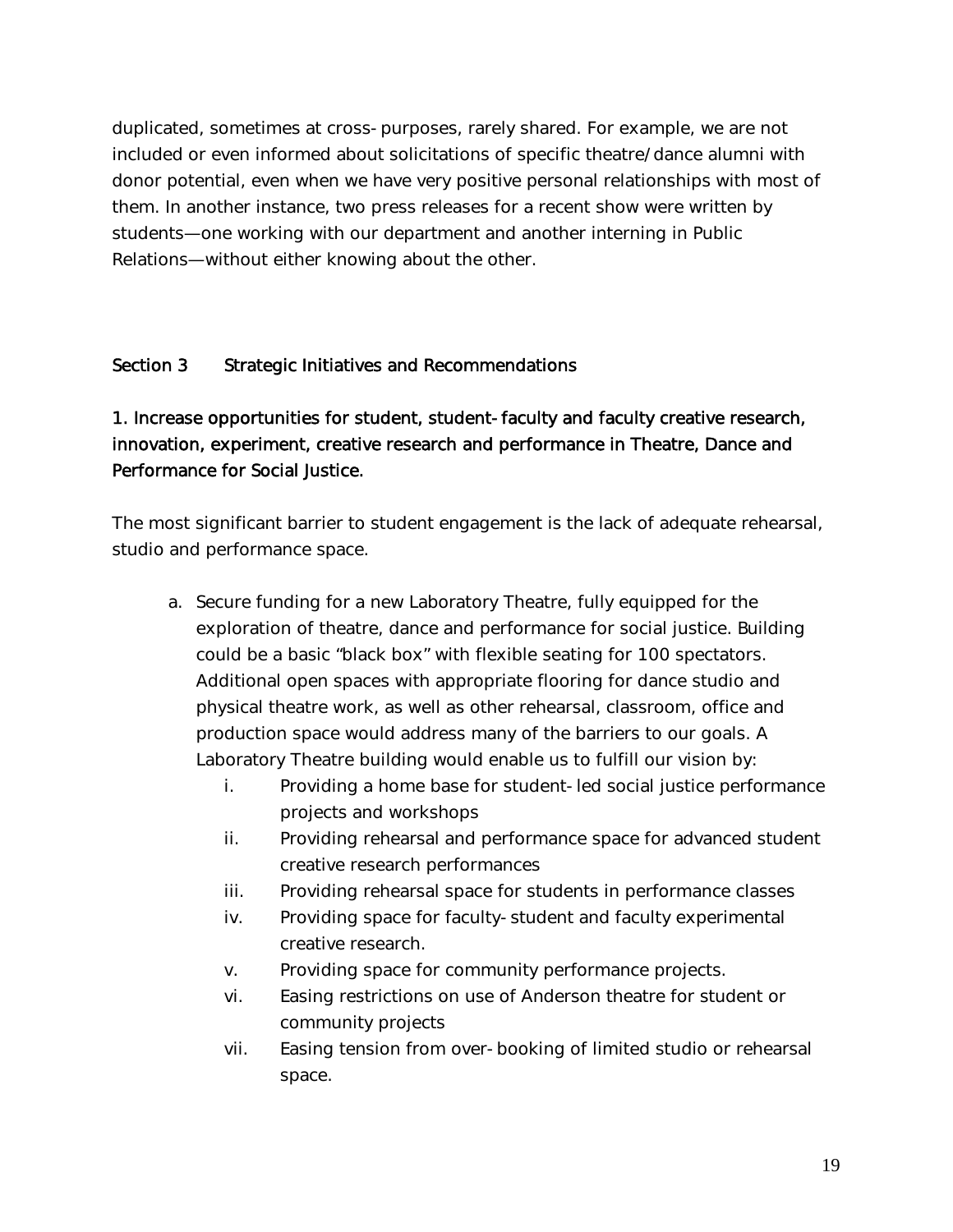- b. Hire Technical Director for Laboratory Space Present teaching and production needs already overstretch current tech and design faculty. An additional staff person would ease workload by concentrating on needs of student productions in the laboratory space.
- c. Provide adequate theatrical and multi-media technology to facilitate innovative, advanced work in student-led and faculty-led creative research.
- d. Hire a Staff Accompanist to support instruction, creative research, and performance in dance and music theatre.

# These strategies support goals 1, 2, 4, 5, 7, 11 and 12

# 2. Increase support for innovative teaching, dedicated mentoring, development of social justice programming and high-quality production.

We envision addition of one additional tenure-track position in Dance, two tenurepositions in the design area, and one additional position in the performance/history area.

- a. We have an immediate and urgent need for a tenure-track position in Dance to bring the total tenure-track faculty in that program to two. With our current short-term contracts and adjunct faculty, it is difficult to improve curriculum, maintain mentoring relationships, envision long-term goals and explore social justice performance projects. This is our highest priority hiring need.
- b. Our demanding production season, combined with growing student engagement in design classes and advanced creative research in design, creates the need to add tenure-track positions in Costume Design and Lighting Design. Currently, the department includes a faculty position in Scene Design, with Costumes, Lighting and Technical Direction covered through Staff/Adjunct faculty positions. Additional faculty appointments would increase the department's ability to teach and mentor students who would, in turn, support the department's production season. Faculty in these design areas would contribute to general education, FTS and other campuswide programs with their expertise. Current courses, such as our the popular "History of Fashion" taught by our Costume Designer, could be taught on a more regular basis without compromising the needs of the production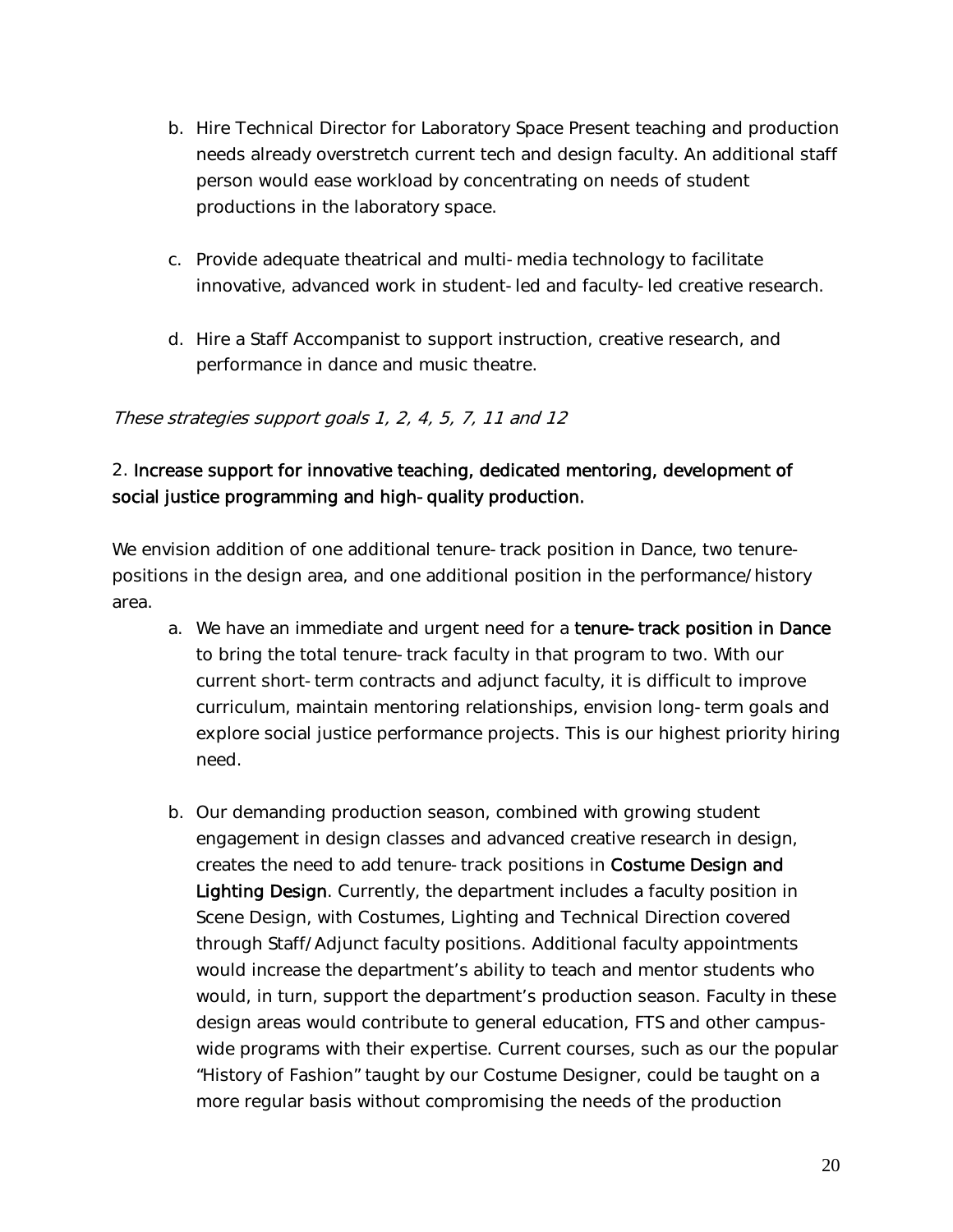season. The staff positions of Costume Shop Manager and Technical Director would need also to be maintained.

c. The Theatre program would be enhanced by the addition of a tenure-track faculty position in Performance and History with specialization in Asian or African theatre and dance. Our commitment to global perspectives, and the pressure on our current faculty in terms of advising, mentoring and directing, would all be addressed by this third appointment in this area.

#### These strategies support goals 1, 2, 3, 7, 8, 9, 11 and 12

# 3. Build productive relationships between the department and professional, community and campus collaborators.

- a. Increased funds for professional guest artists working directly with students. Guest artists benefit students' educational experience and provide connections for future employment.
- b. Cooperate with Community Service Center to increase outreach to local schools, senior centers, Mexican, Hmong, Somali and other immigrant communities, and other community groups for collaboration on social justice performance projects. Continue positive interaction with Center for Genocide and Holocaust Studies to create genocide awareness performances.
- c. Pursue connections with professional theatre and dance organizations to create internships and additional creative opportunities for student and faculty involvement
- d. Take part in new interdisciplinary initiatives such as the proposed Arts Management minor and the Media Studies program (and proposed Media Center). Investigate potential and pursue interdepartmental partnerships in the areas of Performance Studies, Dramatic Literature and Performance Art.

These strategies support goals 1, 2, 5, 6, 7, 8, 9 and 10

4. Maximize the presence, impact, benefits of Theatre and Dance department's contributions to campus and community.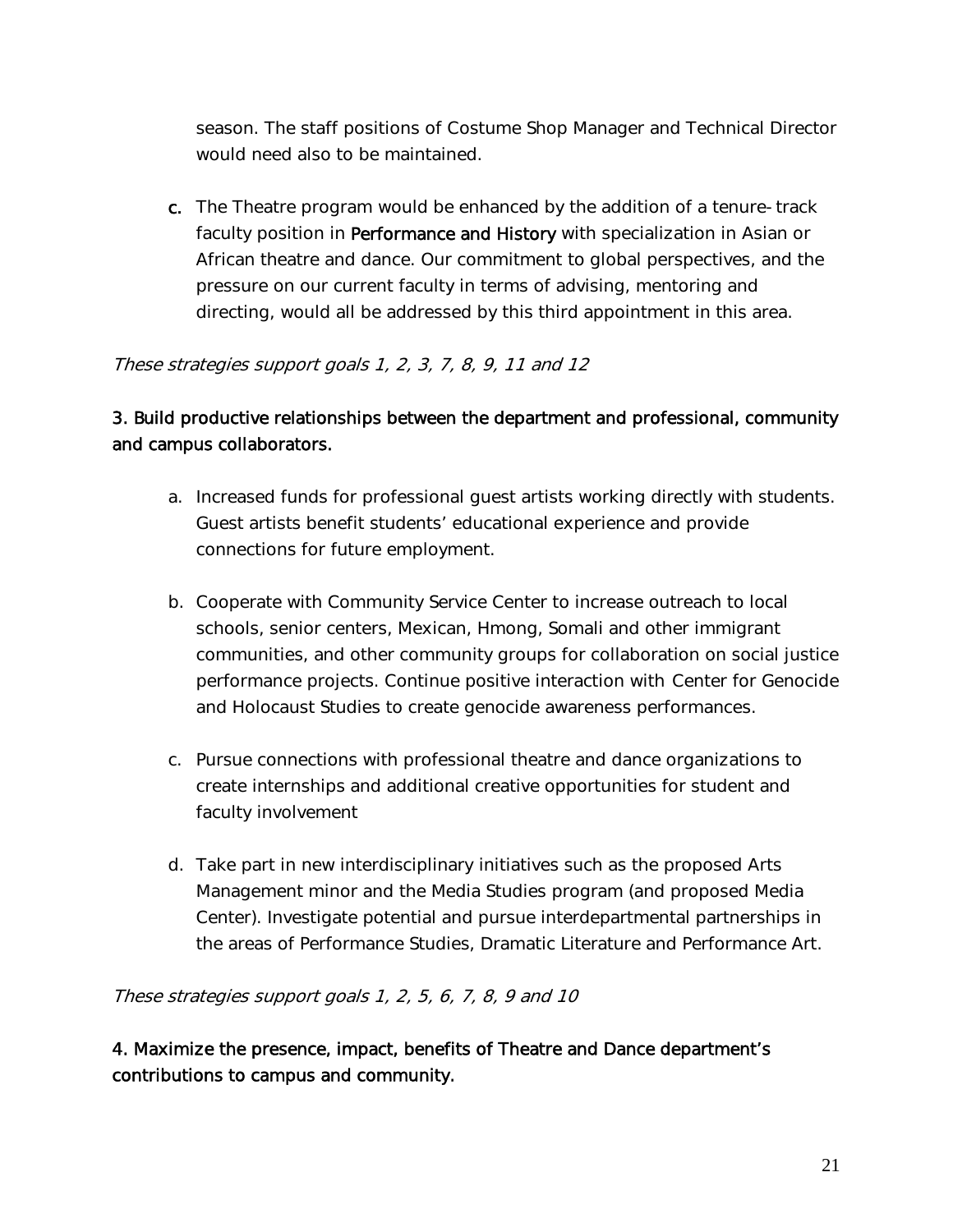- a. Increase integration of Theatre/Dance performances and workshops with college curriculum.
- b. Increase campus awareness of Theatre/Dance offerings through better communication across campus. Improve communication between Theatre/Dance and Public Relations, Alumni Relations, Institutional Development and Community Service to coordinate outreach efforts for maximum mutual benefit.
- c. Increase community awareness of Theatre/Dance and Social Justice Performance opportunities through more focused and effective marketing and publicity campaign.
- d. Improve Website and increase Web presence to facilitate outreach on and off campus. Increase access to technology overall and videography of performance to provide material for recruitment and marketing over the Web.
- e. Increase Administrative Assistant position in Theatre/Dance and Communication Studies from half-time to full time. In addition to the significant crucial work she accomplishes for both departments in a variety of areas, additional hours would permit her to coordinate outreach to high schools and community groups, maintain a focused mailing list for Theatre/Dance events, and supervise internet-based and multi-media marketing.

These strategies support goals 1, 2, 4, 5, 6, 7, 9, 11, and 12

## Section 4 Assessment

1. To promote performance as a means of working for social justice and personal transformation while maintaining high standards of technical and creative excellence. To be a consistent vehicle through which the campus community can engage with specific social justice issues in positive, creative ways. To create a nationally recognized center for the study of social justice performance. To develop a reputation as a desired destination for high school students interested in social justice-focused theatre and dance. To make students, parents, and the community aware that the lasting value of this work includes vital preparation for leadership in the future.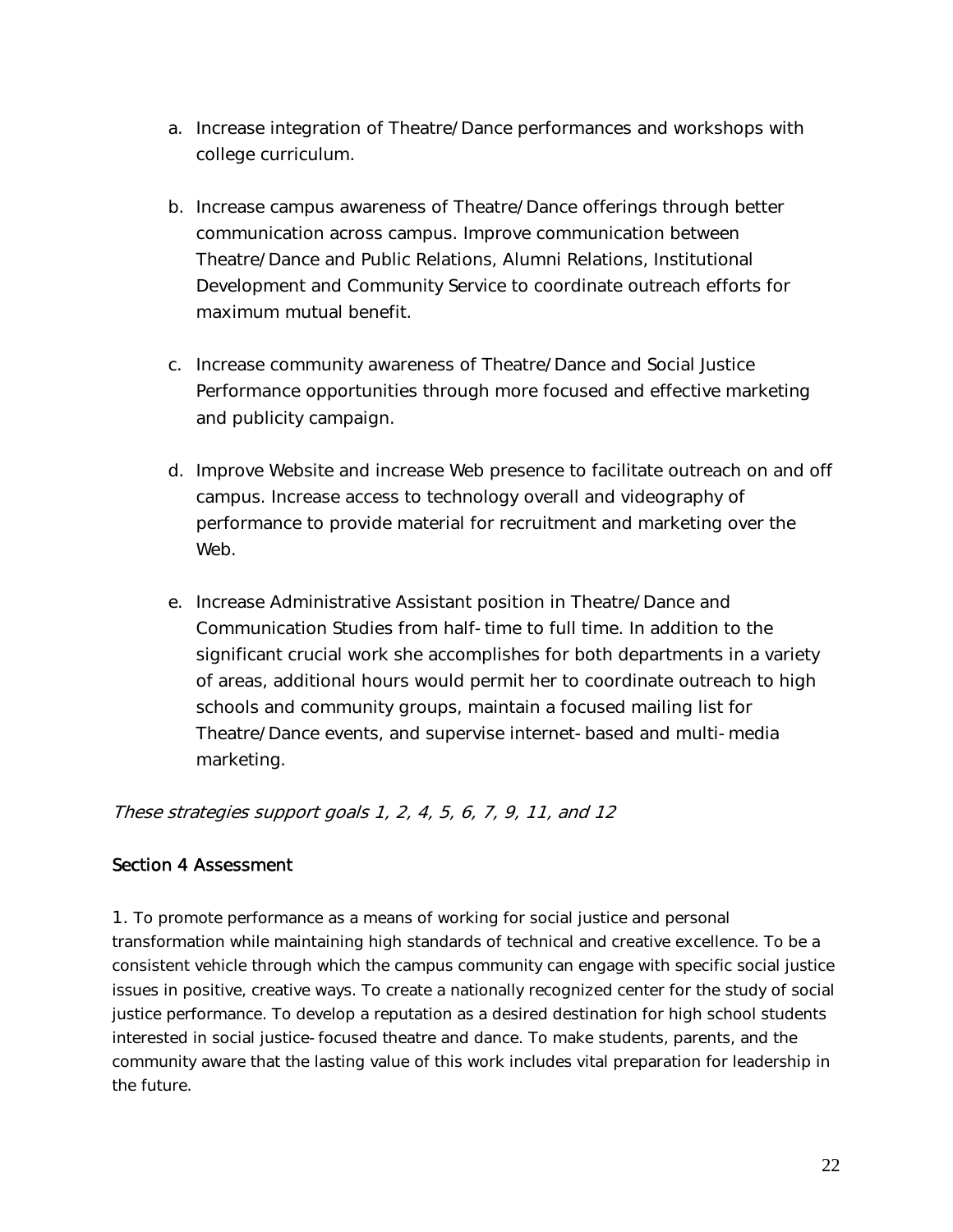Assessment: Faculty will monitor development of student awareness of the department mission by providing students regular opportunities for oral and written reflection, culminating in a departmental exit interview with each senior. Interviews with incoming or prospective students will help determine external awareness of department's specific focus and reputation. Applications from prospective students mentioning the Theatre/Dance mission, and applications for the Anderson Scholarship special category in Social Justice Performance will indicate external awareness. Increase in applications by high quality students interested in theatre/dance and social change. Consistent interaction with Diversity office and student organizations to determine needs and efficacy of theatre/dance involvement in community social justice issues.

2. To enhance our ability to foreground pedagogy and process while sustaining high expectations for excellence in creative inquiry and production. To nurture excellence in the classroom and on the stage. To adjust our revised curricula in theatre and dance to work smoothly and productively for students. To develop existing and new courses to further enhance our distinctive mission.

Assessment: Revised curriculum fully realized in catalog and practice. Solicit student evaluations of new and existing courses. Discuss changes with graduating seniors and alumni for feedback.

3. To provide strong leadership for the growing Dance major and develop an ongoing program of community outreach and social justice performance in Dance.

Assessment: Second tenure-track position established and filled. Increased number of classes and student/faculty projects incorporating dance and social justice. Dance majors articulate the mission and direction of their work through written and oral reflections and journals.

4. To provide studio, performance and classroom facilities appropriate to the high level of instruction and the prestige of the program and the college. To offer state-of-the art, multifaceted and flexible learning environments for our students, encouraging a holistic approach to the creative process. To be an educational and artistic resource for campus, city and statewide communities. To achieve full accreditation by NAST (National Association of Schools of Theatre) and NASD (National Association of Schools of Dance), national organizations that represent quality and prestige in our disciplines.

Assessment: Accreditation by NASD and NAST. Ability to offer additional General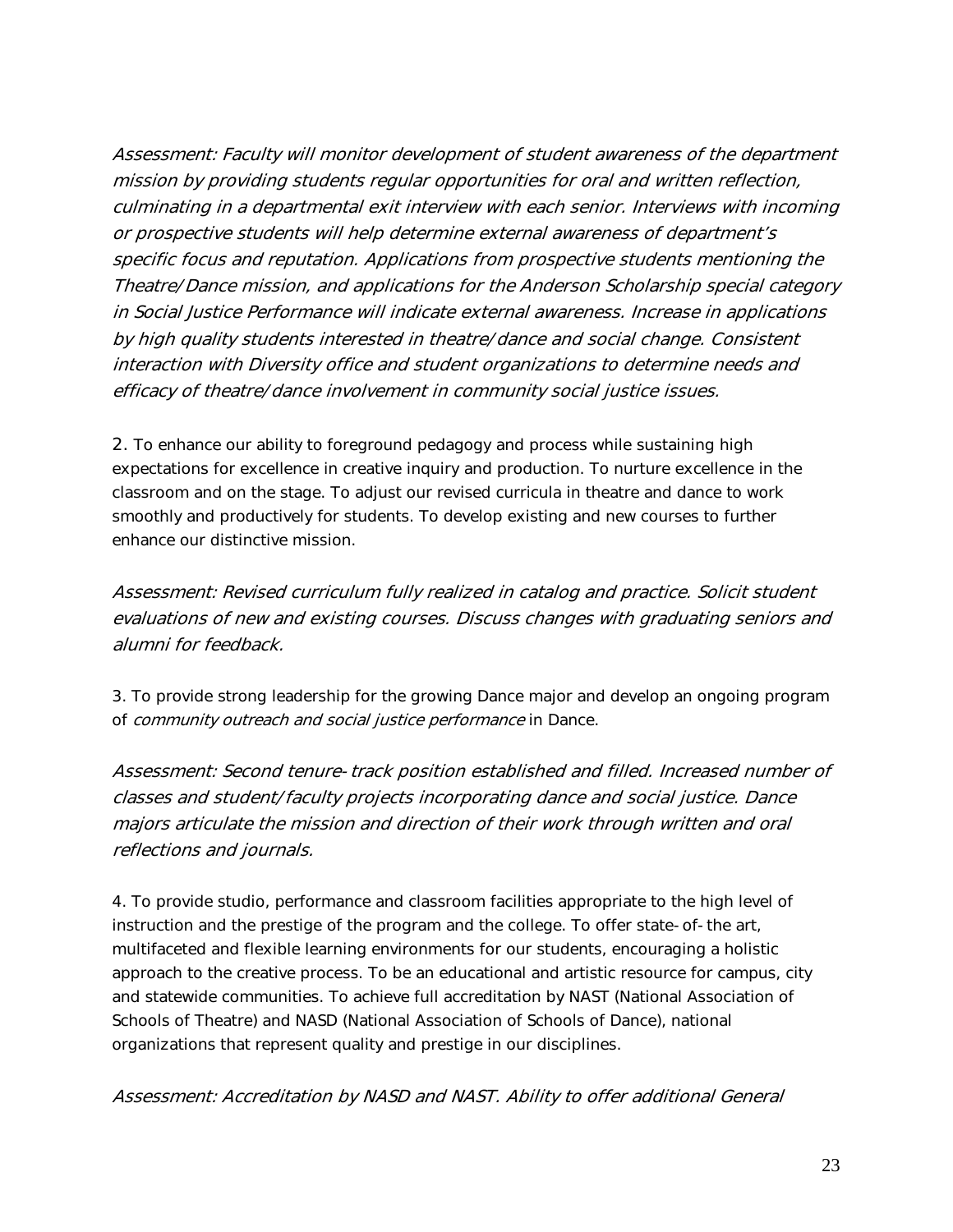Education courses limited by space. Additional production of high quality independent student work. Increased availability of space and time for social justice performance workshops. Students involved in productions also able to maintain studies as a result of more reasonable scheduling.

5. To increase students' employability and expressive, creative potential by providing them with current digital technology and equipment for design and multi-media performance. To enhance and strengthen our engagement with technology in coursework and production. To increase our Web presence. To create an archive of digitally recorded videos of Gustavus Theatre and Dance productions crucial for successful grant applications, student recruitment, marketing, dance reconstructions, classroom teaching and faculty development.

Assessment: Demonstrable increase in technology available to Theatre/Dance students. Increasing archive of usable video for development, recruitment and teaching. Re-designed website. Increased internet interaction with prospective students and alumni. Establishment of a Theatre/Dance "blog" to encourage further interaction.

6. To mentor student "artist-thinkers" through challenging coursework and creative collaborations with faculty. To facilitate independent creative research and artistic work and support students' ability to present that work on campus, and at conferences, festivals and other venues. Provide funding to support student scholarship and creativity.

Assessment: Evaluation of increased number and excellence of creative research projects presented on campus. Increase in student participation in off-campus conferences, festivals and professional artistic productions. Gustavus student-faculty participation in USITT conference, Theatre and Pedagogy of the Oppressed conference, American College Dance Festival Association conference, Minnesota Fringe Festival and other academic and professional events.

7. To pursue excellence with balance in the Theatre/Dance production season by managing the limited resources in space, money, time and skilled labor available without either sacrificing production values or exhausting faculty and staff.

Assessment: Faculty would have time to be more engaged in curricular planning, scholarship and college governance. Staff and students able to complete responsibilities with less burn-out.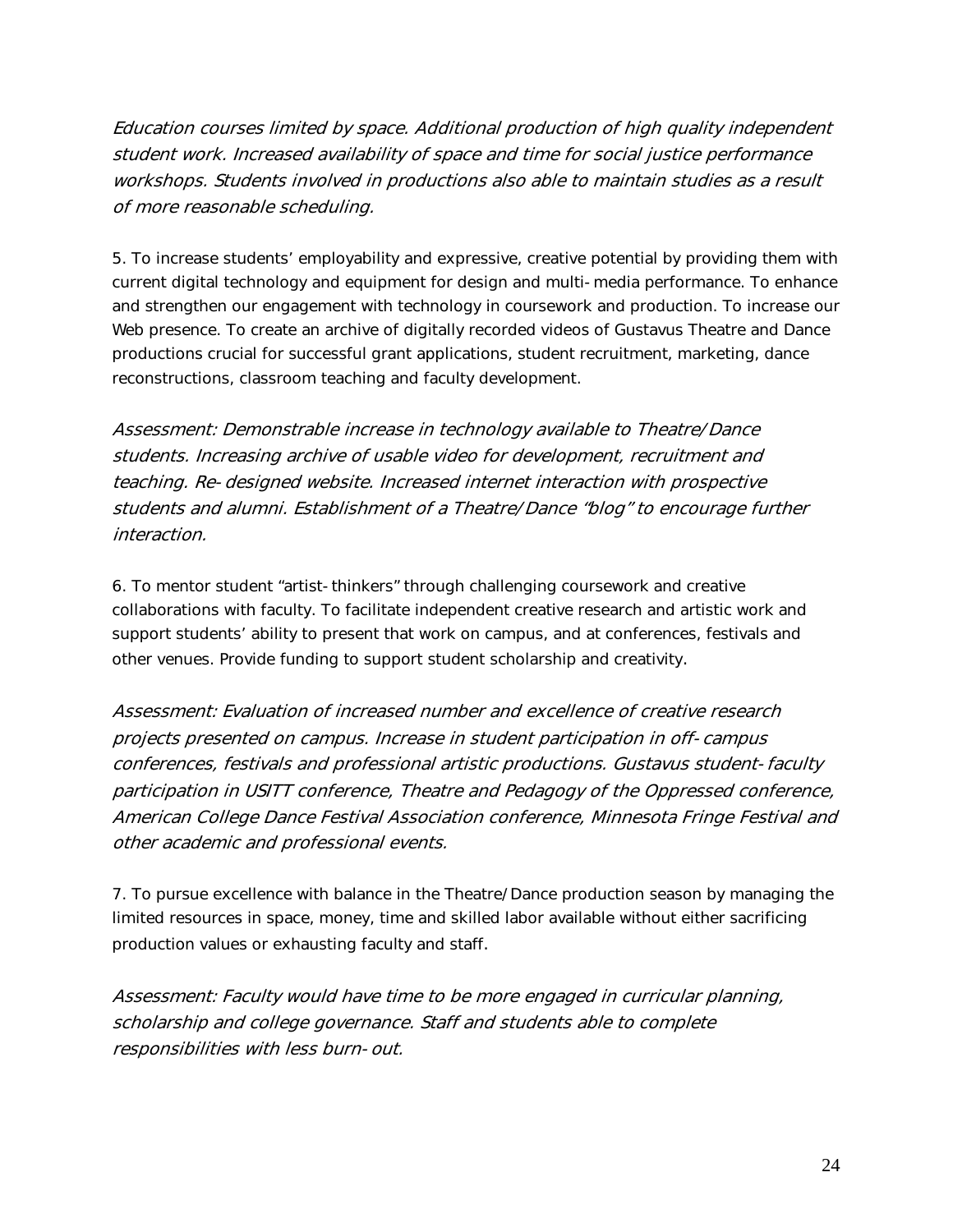8. To strengthen the department's engagement with international education and global perspectives. To provide opportunities (courses, artist residencies) for theatre and dance students to experience a broader range of cultural expression, especially in Asian or African performance. To further develop travel/international courses and faculty research.

Assessment: Increase in the availability of coursework and artistic experience in Asian and African performance. Increase in travel courses and faculty involvement in Gustavus programs in India, China and South America.

9. To enhance student opportunities by developing networks of partnerships with off-campus groups and individuals. To foster and sustain relationships with service organizations, schools and community groups that enable genuine efficacy in the creation of social justice performance work at Gustavus and additional opportunities for such work beyond Gustavus. To create ongoing collaborations with professional arts organizations and artists on a local and national level, giving students and faculty the benefit of these relationships. To develop contacts with Gustavus alumni for advice and financial support.

Assessment: Increased number of internships and summer jobs with professional performing groups. Compile a comprehensive list of internships and relevant summer employment of our students. Compile information about current employment of recent graduates and alumni, investigate relevance of internship to employment.

Increased number of alumni involved in advising students. Increased guest artist residencies and follow through with alumni who maintain contact with these artists. Increased number of community groups participating in social justice performance projects. Feedback from alumni on lasting benefits of community involvement. Feedback from community groups on benefits of working with students.

10. To build additional scholarly and creative development opportunities for pre-tenure and post-tenure theatre and dance faculty. To pursue grants, residencies and fellowships that fund professional development.

Assessment: Increased directing, choreographing and design opportunities in professional companies for faculty, increased number of grants awarded, increased funding for faculty creative research. Assess projects completed, publications, conference presentations and application of research to work with Gustavus students.

11. On multiple levels, to increase awareness of "what we do" in theatre/dance and to translate that awareness into more consistent and productive engagement with the campus, local and